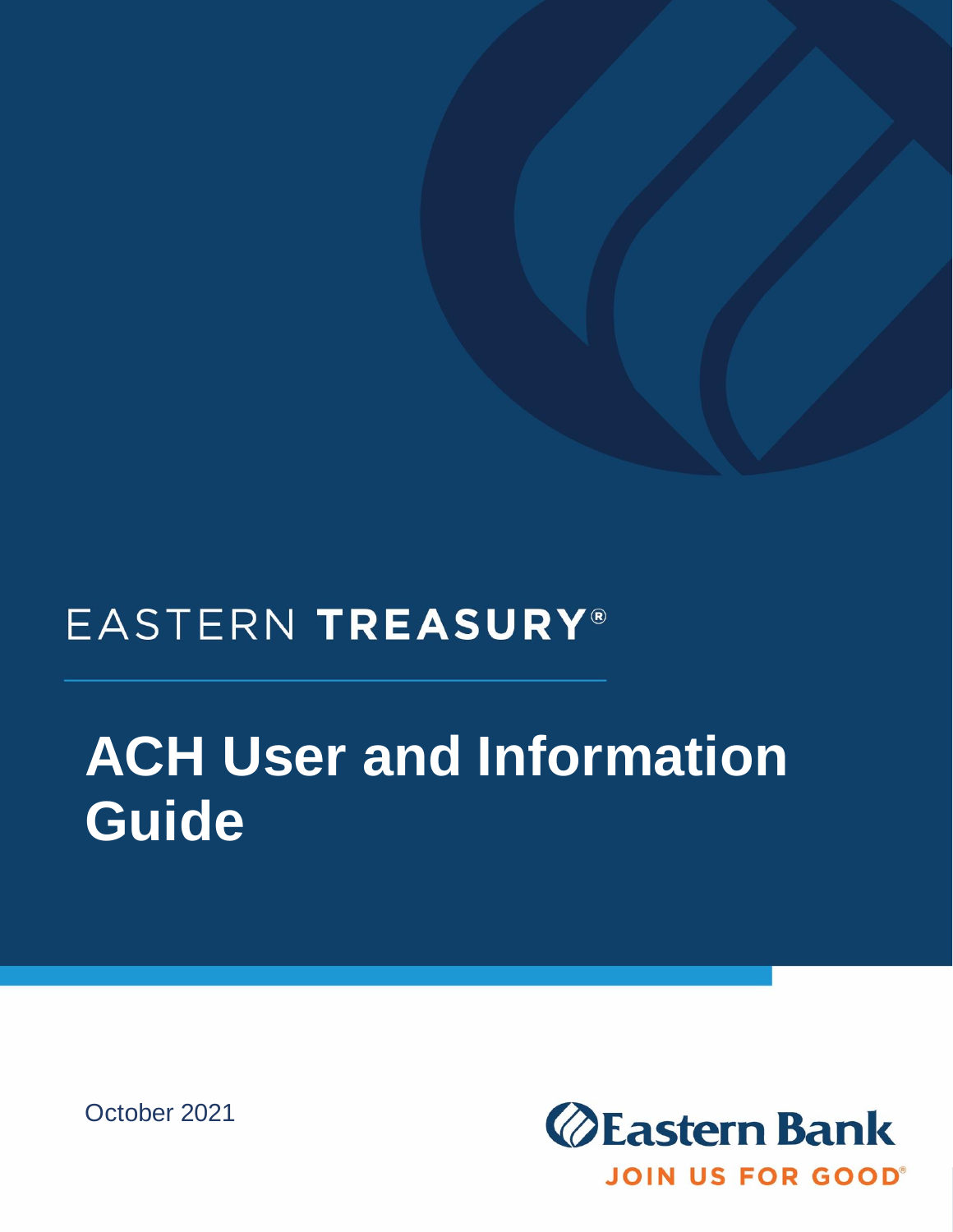#### **Table of Contents**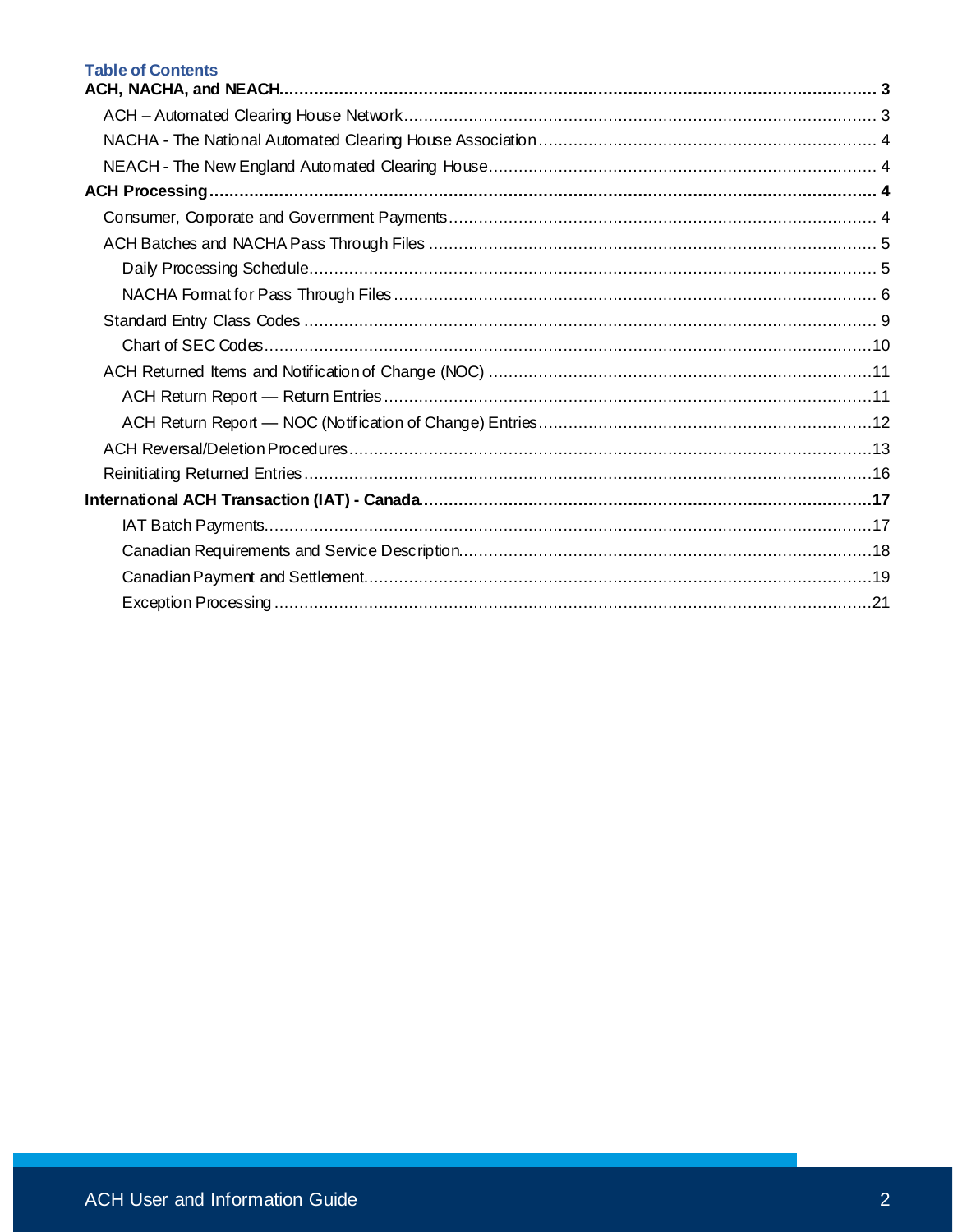## <span id="page-2-0"></span>**ACH, NACHA, and NEACH**

## <span id="page-2-1"></span>**ACH – Automated Clearing House Network**

The **ACH Network** enables secure and efficient electronic movement of funds between banks and financial institutions throughout the U.S. and many other countries. The ACH network is governed by the NACHA Operating Rules and all *participants* agree to abide by the "rules". ACH transactions are the significant payment mechanism for settling payrolls, invoice payments, bill payments, direct deposits, Social Security benefits, and person-to-person and business-to-business payments.

#### **ACH Participants**

There are 5 participants to an ACH transaction. More than 12,000 financial institutions act as either Originating Depository Financial Institution (ODFI) or Receiving Depository Financial Institution (RDFI), most participate in both roles. There are two ACH operators in the U.S. that act as the conduit for all ACH transactions. One is FedACH, which stands for Federal Reserve Banks' Automated Clearing House. It is the collection of all the Federal Reserve Banks and handles the majority of ACH transactions between commercial banks in the U.S. The other operator is the Electronic Payments Network (EPN). EPN is a private-sector ACH operator. Corporate and consumer bank customers can be either the originator or receiver to an ACH transaction.



#### **1. Originator**

a. Any individual, corporation or other entity that initiates entries to their financial institution for further processing into the ACH Network.

#### **2. Originating Depository Financial Institution (ODFI)**

a. A participating financial institution that originates ACH entries at the request of and by agreement with its customers. ODFI's must abide by the provisions of the NACHA Operating Rules and Guidelines.

#### **3. ACH Operator**

a. The Federal Reserve or Electronic Payments network serves as the centralized exchange point between the ODFI and RDFI.

#### **4. Receiving Depository Financial Institution (RDFI)**

a. Any financial institution qualified to receive ACH entries that agrees to abide by the NACHA Operating Rules and Guidelines.

#### **5. Receiver**

a. An individual, corporation or other entity who has authorized an Originator to initiate a credit or debit entry to a transaction account held at an RDFI.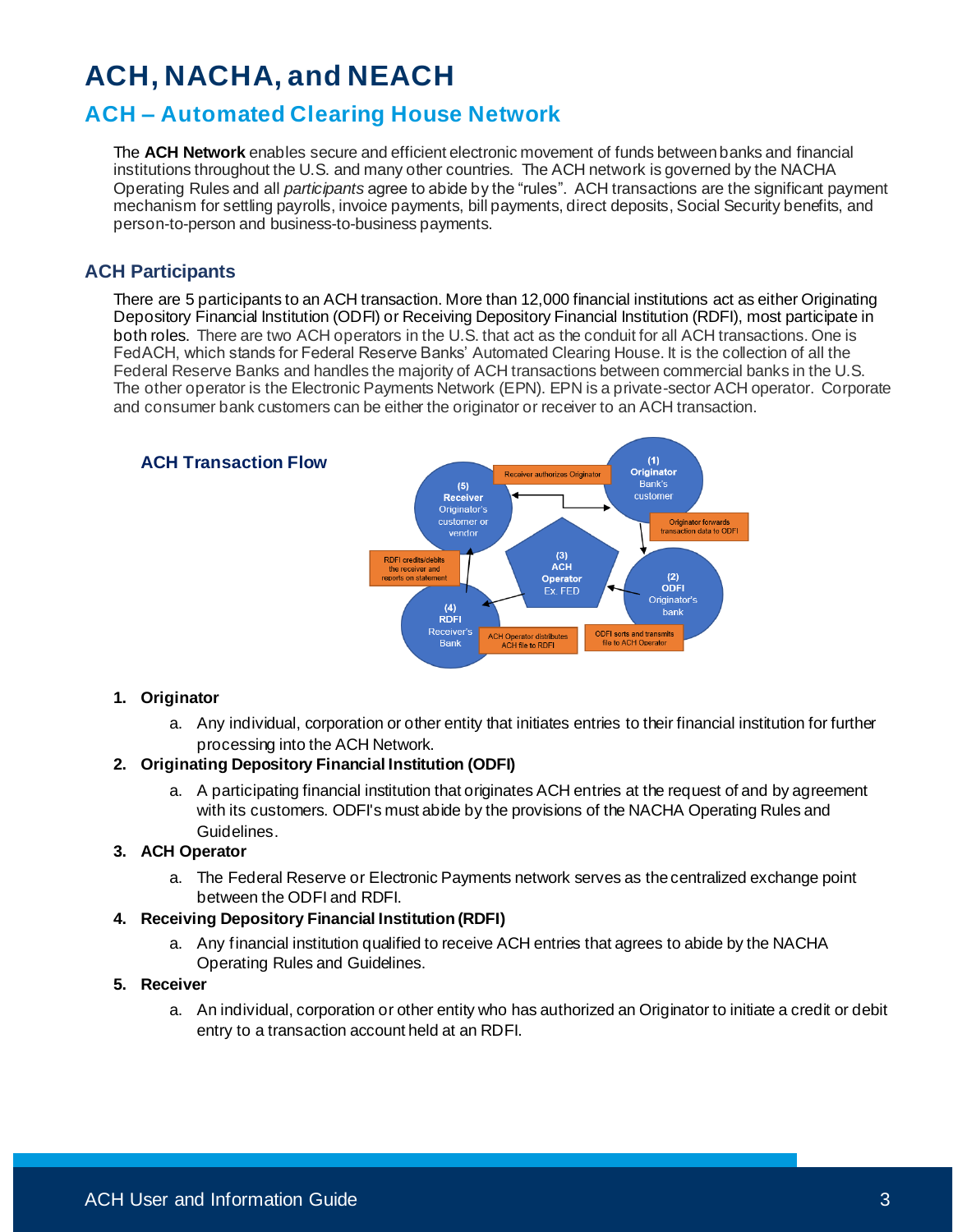## <span id="page-3-0"></span>**NACHA - The National Automated Clearing House Association**

NACHA is the leading organization in developing electronic solutions to improve the payments system.

- NACHA develops operating rules "The NACHA Operating Rules" and business practices for the ACH Network and for electronic payments in the areas of Internet commerce, electronic bill and invoice presentment and payment (EBPP, EIPP), e-checks, financial electronic data interchange (EDI), international payments (IAT), and electronic benefits transfer (EBT).
- NACHA convenes hundreds of diverse organizations to enhance and enable electronic payments and financial data exchange within the U.S. and across geographies. Through development of rules, standards, governance, education, advocacy, and in support of innovation, NACHA's efforts benefit the providers and users of those systems. NACHA leads groups focused on API standardization and authors the Quest Operating Rules for EBT.
- NACHA represents more than 12,000 financial institutions through direct memberships and a network of regional payments associations, and 650 organizations through its industry councils.

NACHA is dedicated to improving the payments system through its eight primary functions.

- 1. Rulemaking for the ACH Network and other payments systems
- 2. Facilitating the development of new payment applications
- 3. Identification and implementation of risk management initiatives
- 4. Providing and supporting education programs
- 5. Instituting and monitoring quality controls in the payments system
- 6. Improving member communications/relations
- 7. Responding to regulatory and government relations issues
- 8. Marketing electronic payment services

## <span id="page-3-1"></span>**NEACH - The New England Automated Clearing House**

NEACH is a non-profit regional payment association that helps members originate and receive ACH transactions, and provides products, services, education and marketing to increase the acceptance, use and quality of electronic transactions.

## <span id="page-3-2"></span>**ACH Processing**

Eastern Bank, acting as the ODFI, is bound by the NACHA rules and regulations, but day to day processing timeframes and processes differ between banks. This section of the guide reviews processing guidelines at Eastern Bank.

### <span id="page-3-3"></span>**Consumer, Corporate and Government Payments**

ACH transactions are typically categorized as consumer payments, corporate payments or Federal Government payments, depending on the relationship of the parties involved in the transaction and the type of Receiver account.

Both Consumer and Corporate transactions must adhere to the NACHA Operating Rules. Violation of the Rules could result in fines to both the Originator and the ODFI, and in extreme cases suspension of the Originator from using the ACH network. Federal Government ACH transactions require adherence to the Green Book issued by the U.S. Treasury.

Additional legal and regulatory protections are in place, Regulation E governs Consumer transactions and UCC4 governs Corporate transactions. One of the major regulatory differences between Consumer and Corporate transactions if the timeframe allowable to return an ACH debit transaction as revoked or unauthorized:

- Consumer Debits (PPD, WEB, TEL) Regulation E allows the receiver of an ACH debit up to 60 calendar days to request a return of a debit as unauthorized or not 'as agreed to' (amount, date of debit)
- Corporate Debits (CCD) UCC4 allows the receiver of a CCD debit 2 banking days to request a return of a debit as unauthorized or 'not as agreed to'.
- These regulations are enforced based on the ACH transaction code used when the transaction was originated, for example,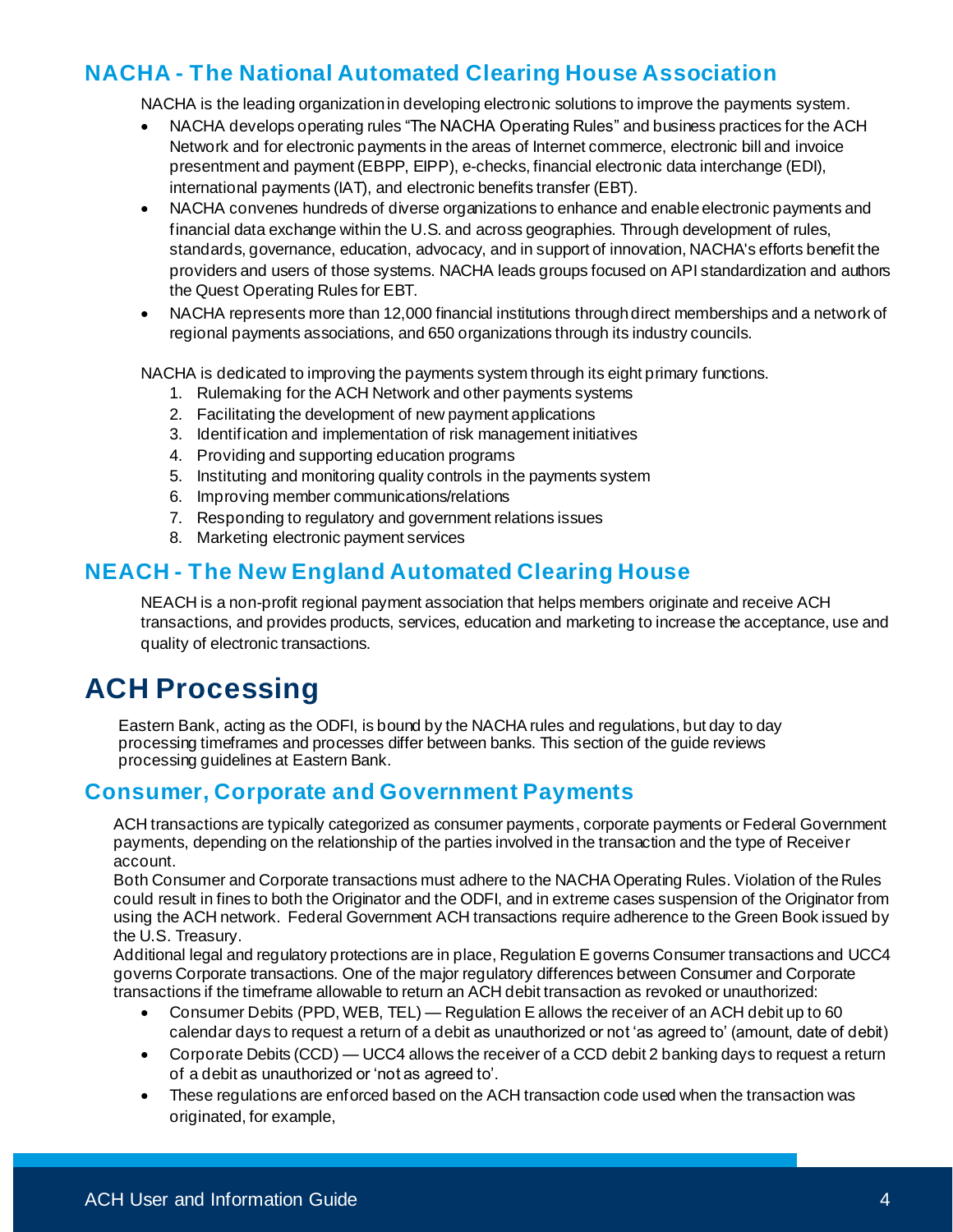- $\circ$  if a PPD debit transaction was sent to a corporation, that corporation has 60 calendar days to request their Bank return that debit.
- $\circ$  if a CCD debit is sent to a consumer, that consumer would only have 2 banking days to request a return.

| <b>Payment Category</b>  | <b>Payment Types</b>                                                                                                                                                                   | <b>Rules</b><br><b>Enforcement</b>                                | <b>Regulation</b><br><b>Enforcement</b>   |              |
|--------------------------|----------------------------------------------------------------------------------------------------------------------------------------------------------------------------------------|-------------------------------------------------------------------|-------------------------------------------|--------------|
|                          | Credits - payments                                                                                                                                                                     | Debits - collections                                              |                                           |              |
| <b>Consumer Payments</b> | payroll, retirement,<br>dividend, interest, and<br>annuity payments                                                                                                                    | insurance, mortgage<br>and rent, utilities,<br>installments, dues | <b>NACHA</b><br>Operating<br><b>Rules</b> | Regulation E |
| Corporate Payments       | cash concentration and disbursement, corporate<br>trade payments, state and Federal tax<br>payments, child support, healthcare, financial<br>electronic data interchange (EDI)         |                                                                   | <b>NACHA</b><br>Operating<br><b>Rules</b> | UCC4a        |
| Government<br>Payments   | Social Security benefits, military and civilian<br>payrolls, retirement benefits, tax refunds,<br>disbursements for state and federal revenue<br>sharing programs, commercial payments |                                                                   | The Green<br><b>Book</b>                  | US Treasury  |

#### **Helpful Links:**

Regulation E: <https://www.aba.com/banking-topics/compliance/acts/electronic-fund-transfer-act> Uniform Commercial Code: <https://www.law.cornell.edu/ucc/4a/article4a> NACHA[: https://www.nacha.org/](https://www.nacha.org/)

## <span id="page-4-0"></span>**ACH Batches and NACHA Pass Through Files**

ACH batches and NACHA formatted pass through files are processed using Eastern Treasury and are required to be unbalanced unless an exception is obtained. Eastern Bank will apply an automated offset for each batch or file. A pass through file can contain multiple batches, consisting of credit only and debits only batches.

#### **Prenotes**

Prenotes are an option under the NACHA rules. Eastern Bank recommends our customers use Prenotes. Once the Prenote is transmitted there is a six-business day waiting period before the live dollar transaction can be initiated.

#### <span id="page-4-1"></span>Daily Processing Schedule

Originating ACH transactions can be done at any time of the day, however, there are certain times during the day when information is collected from the Eastern Treasury platform and processed through our ACH processing system and on to the ACH network.

NACHA formatted ACH pass through files are released every 90 minutes throughout the day after customer Approval.

Pass through files that are approved after 2:45p.m. may not process until the next business day if the file suspends for over-the-limit or other condition.

#### **Business Day Calendar**

Eastern Bank operates on the US Federal Holiday calendar. Any ACH batches or files transmitted after the daily cut-off time of 6:00p.m., on a weekend or a holiday will be processed on the next business day.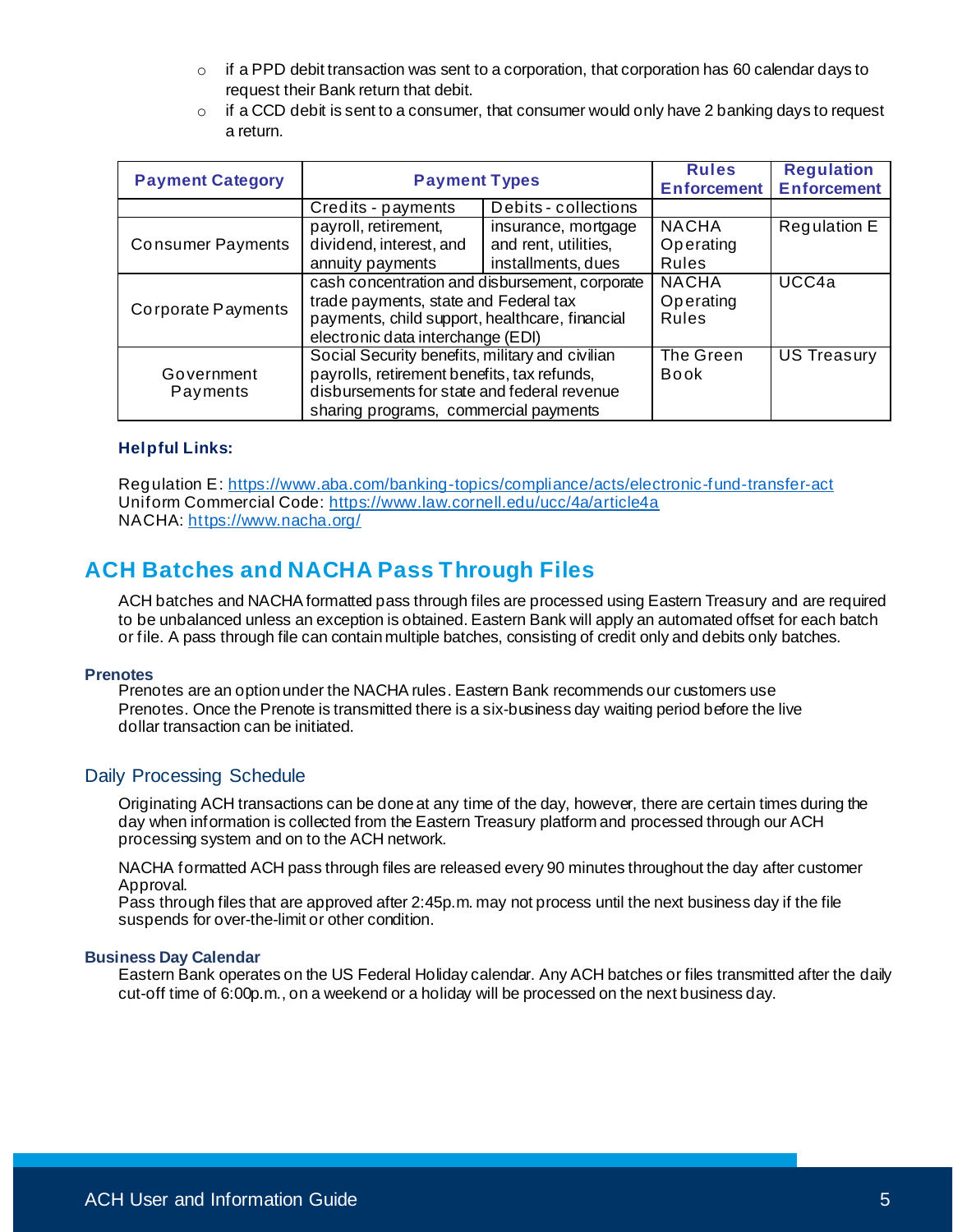#### **ACH Batch and Pass Through File Processing Schedule**

- Standard ACH Batches & Pass Through Files
	- a) ACH batch files are scheduled to release as follows. Batches must be in an Approved status prior to these times to be eligible for release.

| 6:45a.m. $ET$ 9:00a.m. $ET$ | 12:45p.m. ET   |
|-----------------------------|----------------|
| 2:30p.m. ET   3:15p.m. ET   | $6:00p.m. F$ T |

*Batches Approved after 6:00p.m. will be released the following morning at 6:45a.m.*

- b) Pass Through files are released for processing every 90 minutes throughout the day. PT files must be in an Approved status to be eligible for release.
- c) ACH transactions are processed by the effective date. To ensure transactions are processed timely, transactions should be Approved two business days prior to the effective date.
- d) Batches and files may be Approved up to 30 calendar days in advance of the desired effective date.
	- (1) Future dated transactions will Release the day they are Approved but remain in the ACH warehouse until the effective date.
- Same Day ACH Batches and Pass Through Files

There are 3 Same Day processing deadlines during the business day; each deadline determines the time batches/files need to be released and when recipients will receive credit to their account. a) Batches with a Same Day **effective date** must be approved **prior** to:

- (1) 9:00a.m. ET recipients to receive credit by 1:30p.m. ET on the same day
- (2) 12:30p.m. ET recipients to receive credit by 5:00p.m. ET on the same day
- (3) 2:30p.m. ET recipients to receive credit by end of the same processing day
- b) Pass Through Files with a Same Day **effective date** must be approved **prior**to:
	- (1) 9:00a.m. ET recipients to receive credit by 1:30p.m. ET on the same day
	- (2) 12:30p.m. ET recipients to receive credit by 5:00p.m. ET on the same day
	- (3) **1:30p.m. ET deadline -** recipients to receive credit by end of the same processing day
- c) Any Pass Through credit file received with a stale date (earlier than the current day) will be considered Same Day if received by 2:30p.m.
- d) Same Day dated batches and files received after 2:30p.m.will be processed for the next business day
- e) Same Day dated batches and files that suspend for over-the-limit or other condition, may not process until the next business day

#### <span id="page-5-0"></span>NACHA Format for Pass Through Files

Originating Pass Through files is an efficient method of sending high volumes of payments. Typically, your accounts payable system will generate a NACHA file containing all the transactions for a specific purpose, such as payroll or vendor payments.

Pass through files are loaded to Eastern Treasury where the file format is validated, and the user Approves the transactions. Once Approved, the file is then released and processed.

This file specification is a standard NACHA format for CCD or PPD transaction types. The only unique fields are the *Immediate Destination, Immediate Origin, Originating DFI and Trace Number* which contain information specific to Eastern Bank. For other transaction types please refer to the NACHA rules.

#### **NACHA/Eastern Treasury Pass Through File Specifications**

#### **FILE HEADER RECORD**

| Field# | Data Element             | Field                                  | <b>Contents</b> | Length | <b>Position</b> | <b>Comments</b>                                              |
|--------|--------------------------|----------------------------------------|-----------------|--------|-----------------|--------------------------------------------------------------|
|        | Name                     | <b>Inclusion</b><br><b>Requirement</b> |                 |        |                 |                                                              |
|        | Record Type code         | М                                      |                 |        | $01 - 01$       |                                                              |
|        | <b>Priority Code</b>     | R                                      | '01'            | 2      | 02-03           |                                                              |
| 3      | Immediate<br>Destination | М                                      | "011000015"     | 10     | $04-13$         | FED Boston Routing & Transit # - left most<br>position blank |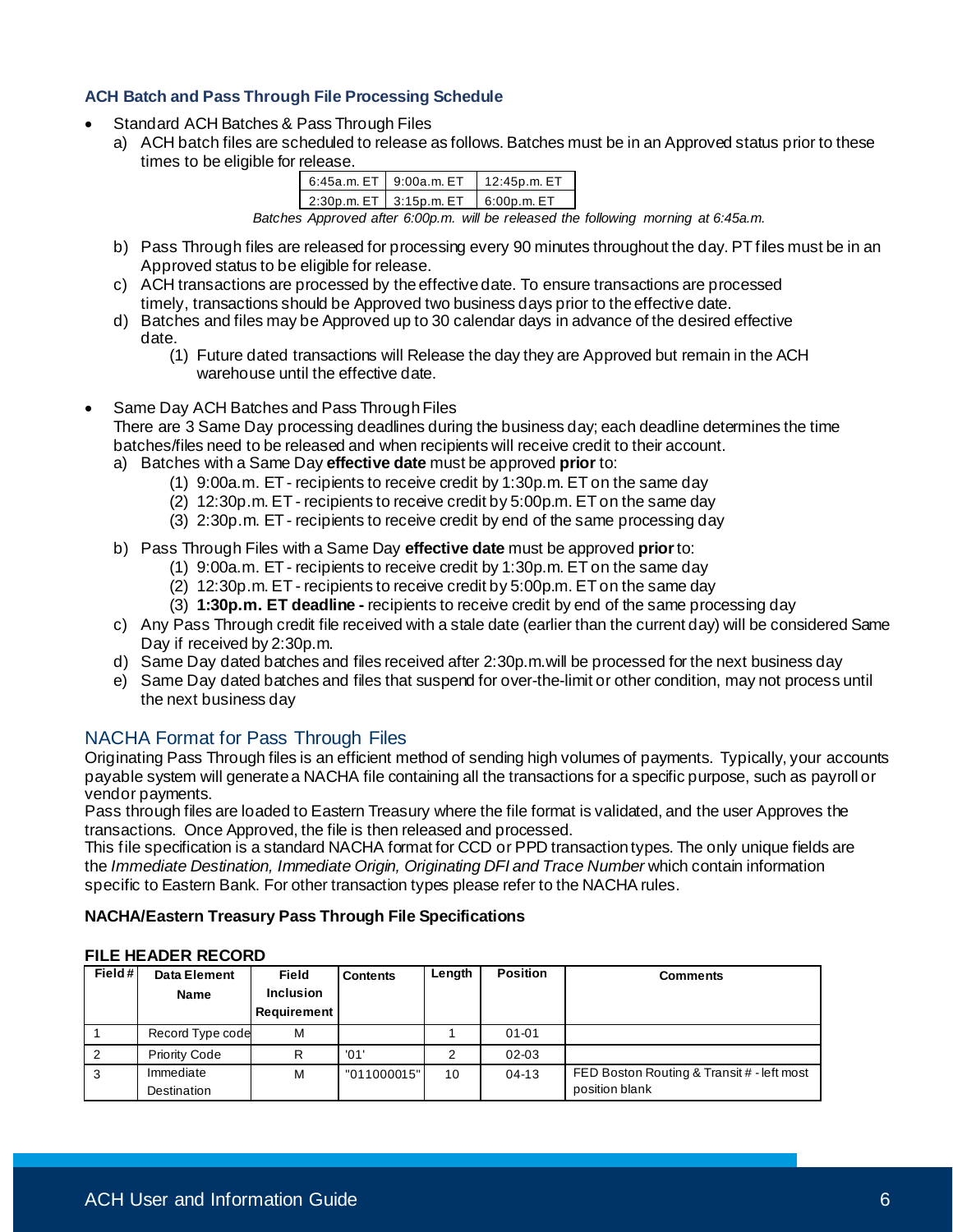| 4              | Immediate Origin                     | м        | '011301798"                          | 10 | 14-23 | Eastern Bank Routing & Transit # - left most<br>position blank                                                 |
|----------------|--------------------------------------|----------|--------------------------------------|----|-------|----------------------------------------------------------------------------------------------------------------|
| 5              | <b>File Creation Date</b>            | M        | <b>YYMMDD</b>                        | 6  | 24-29 | This field should contain the date the file<br>was created                                                     |
| 6              | <b>File Creation Time</b>            | $\Omega$ | <b>HHMM</b>                          | 4  | 30-33 | This field should contain the time the file<br>was created                                                     |
| $\overline{7}$ | File ID Modifier                     | M        | Upper Case<br>A-Z Numeric<br>$0 - 9$ |    | 34-34 | Allows more than one file created on the<br>same date and between the same<br>participants to be distinguished |
| 8              | <b>Record Size</b>                   | м        | '094'                                | 3  | 35-37 | Record Size=094 Bytes                                                                                          |
| 9              | <b>Blocking Factor</b>               | м        | "10"                                 | 2  | 38-39 | Block Size = $940$ Bytes                                                                                       |
| 10             | Format Code                          | м        | '1'                                  |    | 40-40 |                                                                                                                |
| 11             | Immediate<br><b>Destination Name</b> | $\Omega$ | <b>FRB</b><br><b>BOSTON</b>          | 23 | 41-63 | Must be upper case                                                                                             |
| 12             | Immediate<br>Origin                  | $\Omega$ | <b>EASTERN</b><br><b>BANK</b>        | 23 | 64-86 | Must be upper case                                                                                             |
| 13             | Reference Code                       | $\Omega$ | Alphanumeric                         | 8  | 87-94 | This field is reserved for company<br>information use                                                          |

#### **Field Inclusion Requirements:**

M = Mandatory. This field is necessary to ensure proper routing and/or posting of ACH entry. R = Required. Omission of this field will not cause an entry to reject at the ACH Operator buy may reject at the RDFI. 0 = Optional. Inclusion or omission of this field is at the discretion of the ODFI.

#### **C O M P A N Y / B A T C H H E A D E R R E C O R D**

| Field#         | <b>Data Element</b><br>Name              | <b>Field</b><br><b>Inclusion</b> | <b>Contents</b> | Length         | <b>Position</b> | <b>Comments</b>                                                                                                                                |
|----------------|------------------------------------------|----------------------------------|-----------------|----------------|-----------------|------------------------------------------------------------------------------------------------------------------------------------------------|
|                |                                          | Requirement                      |                 |                |                 |                                                                                                                                                |
| $\mathbf{1}$   | Record type Code                         | M                                |                 | 1              | $01 - 01$       |                                                                                                                                                |
| $\overline{2}$ | Service Class<br>Code                    | M                                | Numeric         | 3              | $02 - 04$       | 200-ACH entries mixed Debits & Credits:<br>220-ACH Credits only; 225-ACH Debits<br>only; 280-ACH Automated Accounting<br>Advices               |
| 3              | Company Name                             | M                                | Alphanumeric    | 16             | 05-20           | Identifies the source of the entry and<br>description of the individual participants                                                           |
| $\overline{4}$ | Company<br>Discretionary<br>Data         | $\mathbf 0$                      | Alphanumeric    | 20             | $21 - 40$       | This field allows companies to include<br>codes significant only to them. There will<br>be no standardization of the contents of this<br>field |
| 5              | Company<br>Identification                | M                                | Alphanumeric    | 10             | 41-50           | EIN preceded by a 1 must be on all pre-<br>notification records and on each entry                                                              |
| 6              | <b>Standard Entry</b><br>Class Code      | M                                | PPD/CCD         | 3              | 51-53           | See NEACH/NACHA Regs for other<br>codes                                                                                                        |
| $\overline{7}$ | Company Entry<br>Description             | M                                | Alphanumeric    | 10             | 54-63           | Company established field to describe the<br>type of entry back to the individual-direct<br>dep, cash con, direct pmt, cash disb               |
| 8              | Company<br>Descriptive Date              | $\mathbf 0$                      | Alphanumeric    | 6              | 64-69           | Company established field for descriptive<br>purpose, field displayed to individual                                                            |
| 9              | <b>Effective Entry</b><br>Date           | R                                | YYMMDD          | 6              | 70-75           | Effective date of entry not to be greater<br>than seven days in the future                                                                     |
| 10             | Settlement Date<br>(Julian)              | Inserted<br>By ACH<br>Operator   | Numeric         | 3              | $76 - 78$       |                                                                                                                                                |
| 11             | Originator<br><b>Status Code</b>         | M                                | '1'             | 1              | 79-79           |                                                                                                                                                |
| 12             | <b>Originating DFI</b><br>Identification | M                                | '01130179'      | 8              | 80-87           | Eastern Bank Routing & Transit #                                                                                                               |
| 13             | <b>Batch Number</b>                      | M                                | Numeric         | $\overline{7}$ | 88-94           | This number is assigned in ascending<br>sequence to each batch                                                                                 |

#### **ENTRY DETAIL RECORD (PPD ENTRIES)**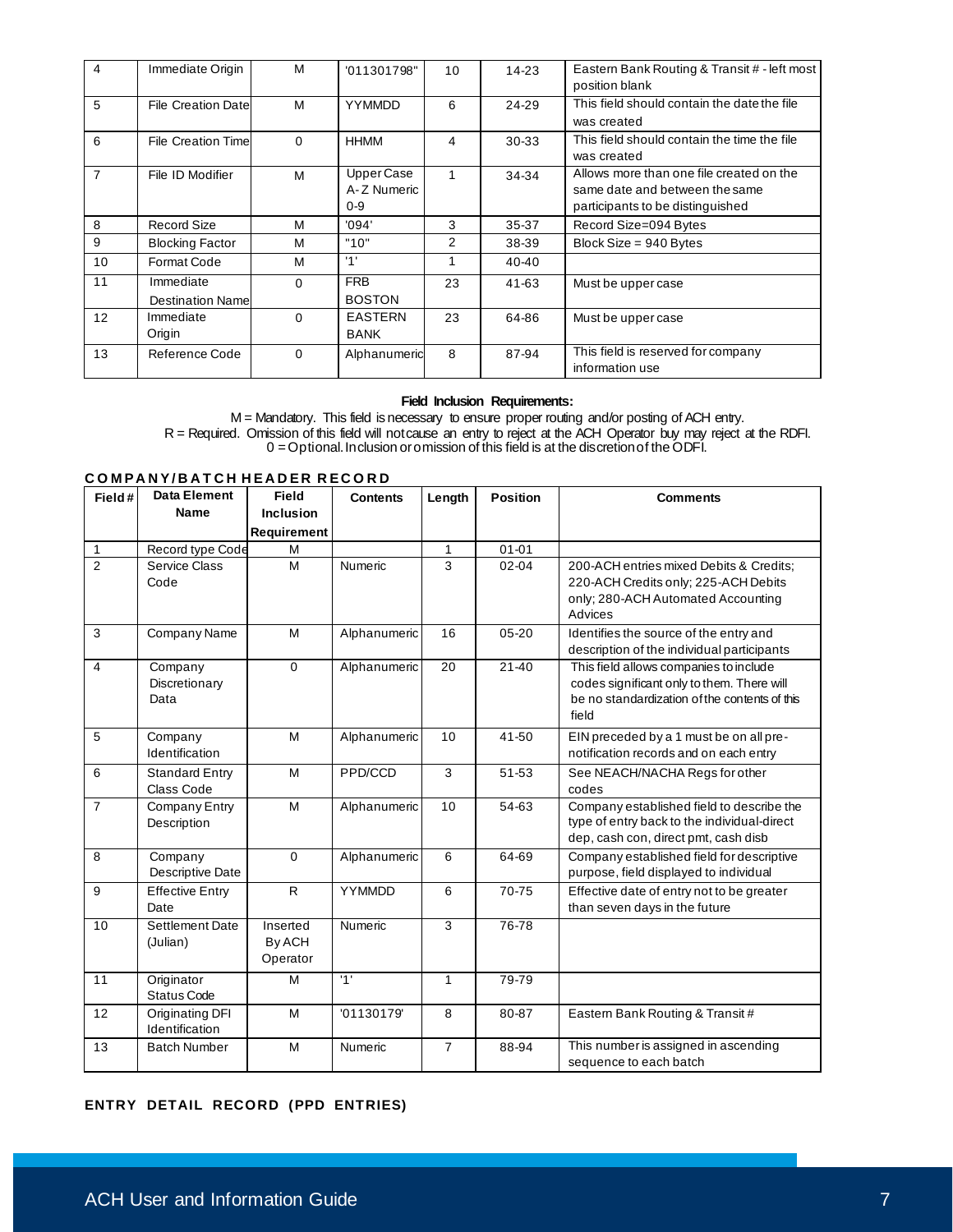| Field#         | <b>Data Element</b>                    | Field                                  | <b>Contents</b>    | Length         | <b>Position</b> | <b>Comments</b>                                                                                                                                                                                     |
|----------------|----------------------------------------|----------------------------------------|--------------------|----------------|-----------------|-----------------------------------------------------------------------------------------------------------------------------------------------------------------------------------------------------|
|                | <b>Name</b>                            | <b>Inclusion</b><br><b>Requirement</b> |                    |                |                 |                                                                                                                                                                                                     |
| $\mathbf{1}$   | Record Type                            | M                                      | '6'                | 1              | $01 - 01$       |                                                                                                                                                                                                     |
| $\overline{2}$ | <b>Transaction Code</b>                | M                                      | Numeric            | $\overline{2}$ | $02 - 03$       | 22-Checking Credit; 23-Checking Credit<br>Prenote; 27-Checking Debit, 28-Checking<br>Debit Prenote; 32-Savings Credit, 33-<br>Savings Credit Prenote; 37-Savings Debit;<br>38-Savings Debit Prenote |
| 3              | <b>Receiving DFI</b><br>Identification | M                                      | <b>TTTTAAAA</b>    | 8              | $04 - 11$       | Transit routing number of participating<br>employees bank                                                                                                                                           |
| 4              | <b>Check Digit</b>                     | M                                      | Numeric            | 1              | $12 - 12$       | The 9th digit to the right of the transit<br>routing number                                                                                                                                         |
| 5              | <b>DFI Account</b><br>Number           | $\mathsf{R}$                           | Alphanumeric       | 17             | 13-29           | Participating<br>individual/company account number with<br>bank                                                                                                                                     |
| 6              | Amount                                 | M                                      | \$\$\$\$\$\$\$\$cc | 10             | 30-39           | Right justified zero filled two decimal places                                                                                                                                                      |
| $\overline{7}$ | Individual<br>Identification<br>Number | $\Omega$                               | Alphanumeric       | 15             | 40-45           | Employee ID as assigned by company. Must<br>be unique                                                                                                                                               |
| 8              | Individual Name                        | $\mathsf{R}$                           | Alphanumeric       | 22             | 55-76           | Individual/Company Name                                                                                                                                                                             |
| $\overline{9}$ | Discretionary<br>Data                  | $\Omega$                               | Alphanumeric       | $\overline{2}$ | 77-78           | Data related to company. No standardized<br>interpretation of the value of this field                                                                                                               |
| 10             | Addenda Record<br>Indicator            | M                                      | Numeric            | $\mathbf{1}$   | 79-79           | "0" indicates no addenda record "1"<br>indicates one or more addenda record<br>follows                                                                                                              |
| 11             | <b>Trace Number</b>                    | M                                      | Numeric            | 15             | 80-94           | This number will consist of the ABA number<br>of the originating bank and a seven digit<br>sequence number will start with 0000001 and<br>increment by "1" for each detail entry record             |

#### **A D D E N D A R E C O R D**

| Field#         | Data Element        | <b>Field</b>       | <b>Contents</b> | Length | <b>Position</b> | <b>Comments</b>                          |
|----------------|---------------------|--------------------|-----------------|--------|-----------------|------------------------------------------|
|                | <b>Name</b>         | <b>Inclusion</b>   |                 |        |                 |                                          |
|                |                     | <b>Requirement</b> |                 |        |                 |                                          |
|                | Record Type         | м                  | 7,              |        | $01 - 01$       |                                          |
|                | Addenda Type        | м                  | '05'            |        | $02 - 03$       |                                          |
| 3              | Addenda Related 0   |                    | Alphanumeric    | 80     | 04-83           |                                          |
| 4              | Addenda             | м                  | Numeric         | 4      | 84-87           | Number is consecutively assigned to each |
|                | Sequence            |                    |                 |        |                 | addenda record. The first addenda        |
|                | Number              |                    |                 |        |                 | sequence number must always be "1"       |
| $\overline{5}$ | <b>Entry Detail</b> | м                  | <b>Numeric</b>  |        | 88-94           | This number is the same as the last      |
|                | Sequence            |                    |                 |        |                 | seven digits of the trace number of the  |
|                | Number              |                    |                 |        |                 | related entry detail record.             |

#### **C O M P A N Y / B A T C H C O N T R OL R E C O R D**

| Field# | <b>Data Element</b>                 | <b>Field</b>       | <b>Contents</b>                     | Length            | <b>Position</b> | <b>Comments</b>                                                                                                                 |
|--------|-------------------------------------|--------------------|-------------------------------------|-------------------|-----------------|---------------------------------------------------------------------------------------------------------------------------------|
|        | Name                                | <b>Inclusion</b>   |                                     |                   |                 |                                                                                                                                 |
|        |                                     | <b>Requirement</b> |                                     |                   |                 |                                                                                                                                 |
|        | Record Type                         | м                  | '8'                                 |                   | $01 - 01$       |                                                                                                                                 |
| 2      | <b>Service Class</b><br>Code        | м                  | Numeric                             | 3                 | $02 - 04$       | 200-ACH entries mixed Debits & Credits;<br>220-ACH Credit only; 225-ACH Debits<br>only; 280-ACH Automated Accounting<br>Advices |
| 3      | Entry/Addenda<br>Count              | M                  | <b>Numeric</b>                      | 6                 | $05-10$         | Number of entry Detail and Addenda record<br>in a batch.                                                                        |
| 4      | Entry Hash                          | м                  | <b>Numeric</b>                      | 10                | $11 - 20$       | Arithmetic sum of receiving DFI field in<br>entry detail. Overflow out of the high<br>order (left most position ignored)        |
| 5      | <b>Total Debit Entry</b>            | M                  | \$\$\$\$\$\$\$\$\$ <sub>\$</sub> cc | 12                | $21 - 32$       | Total amount of Debits for batch                                                                                                |
| 6      | Total Credit Entry<br>Dollar Amount | M                  | \$\$\$\$\$\$\$\$\$cc                | $12 \overline{ }$ | 33-44           | Total amount of Credits for batch                                                                                               |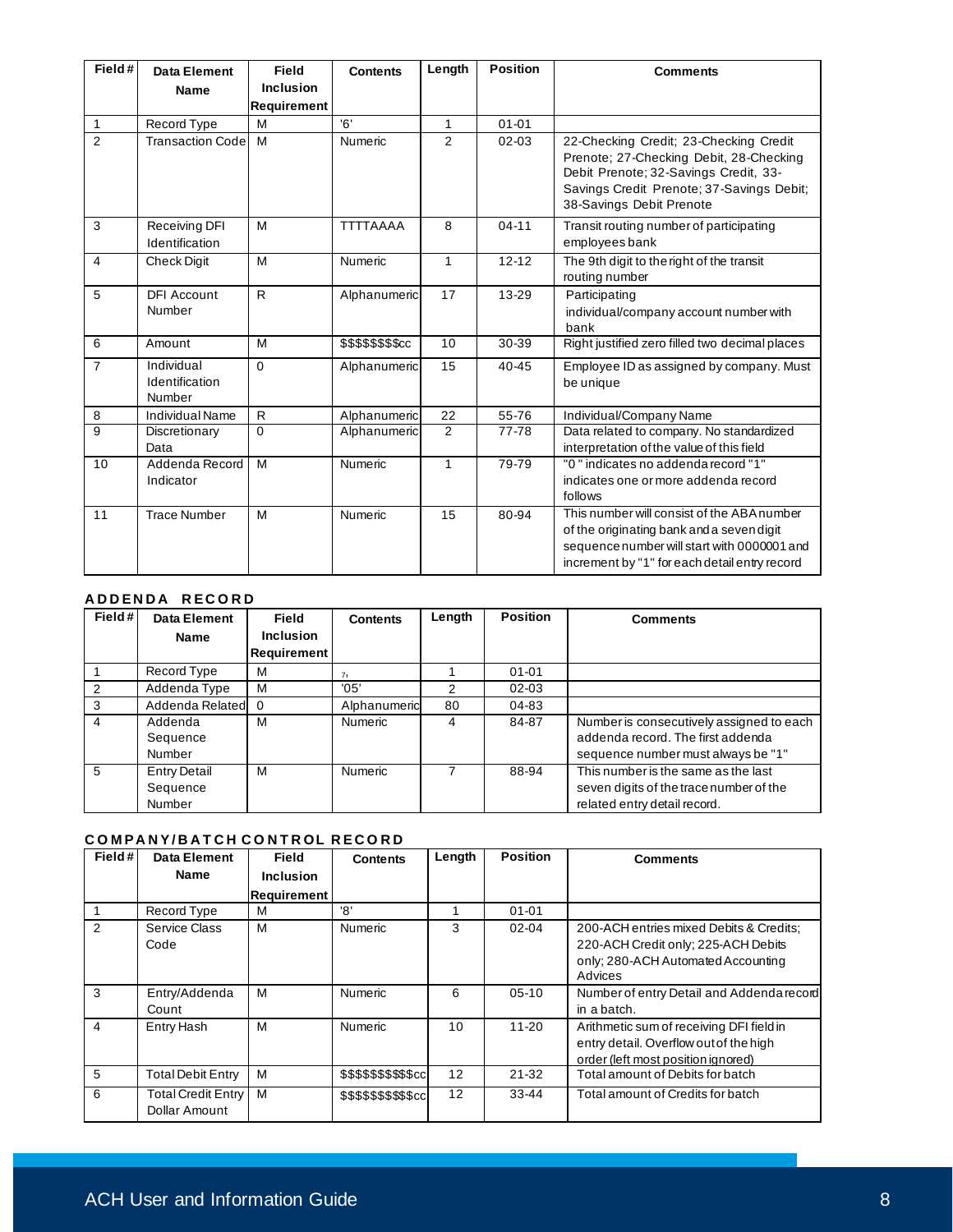|    | Company<br>Identification         | R                       | Alphanumeric   | 10 | 45-54 | Same as company ID number<br>Company/Batch Header Record          |
|----|-----------------------------------|-------------------------|----------------|----|-------|-------------------------------------------------------------------|
| -8 | Message<br>Authentication         | Alphanumeric<br>19<br>0 |                |    | 55-73 |                                                                   |
|    | Reserved                          | N/A                     | <b>Blank</b>   | 6  | 74-79 |                                                                   |
| 10 | Originating DFI<br>Identification | M                       | '01130179'     | 8  | 80-87 | Eastern Bank Routing & Transit #                                  |
| 11 | <b>Batch Number</b>               | м                       | <b>Numeric</b> |    | 88-94 | Same as sequential batch number in<br>Company/Batch Header Record |

#### **FILE CONTROL RECORD**

| Field#         | Data Element                                  | <b>Field</b>     | <b>Contents</b>      | Length | <b>Position</b> | <b>Comments</b>                                                                                  |  |
|----------------|-----------------------------------------------|------------------|----------------------|--------|-----------------|--------------------------------------------------------------------------------------------------|--|
|                | <b>Name</b>                                   | <b>Inclusion</b> |                      |        |                 |                                                                                                  |  |
|                |                                               | Requirement      |                      |        |                 |                                                                                                  |  |
|                | Record Type                                   | м                | '9'                  | -1     | $01 - 01$       |                                                                                                  |  |
| $\overline{2}$ | <b>Batch Count</b>                            | M                | <b>Numeric</b>       | 6      | $02 - 07$       | This field must be equal to the number<br>of company/batch header records in<br>file             |  |
| 3              | <b>Block Count</b>                            | M                | <b>Numeric</b>       | 6      | $08-13$         | Number of physical blocks in the file<br>including file header and control records               |  |
| 4              | Entry/Addenda<br>Count                        | M                | Numeric              | 8      | $14 - 21$       | The number of entry detail records and<br>addenda record in the file                             |  |
| 5              | Entry Hash                                    | M                | <b>Numeric</b>       | 10     | 22-31           | Same as the sum of the corresponding<br>field in the company/batch control<br>record on the file |  |
| 6              | <b>Total Debit Entry</b><br>Dollar Amount in  | M                | \$\$\$\$\$\$\$\$\$cc | 12     | $32-43$         | Total dollars of debit entries for entire file                                                   |  |
| 7              | <b>Total Credit Entry</b><br>Dollar Amount in | м                | \$\$\$\$\$\$\$\$\$cc | 12     | 44-55           | Total dollars of credit entries for entire file                                                  |  |
| 8              | Reserved                                      | N/A              | <b>Blank</b>         | 39     | 56-94           |                                                                                                  |  |

#### Text Sample of a NACHA File

| 101 011000015 01130179806042815391094101FRB BOSTON       |            |                       | <b>EASTERN BANK</b> |                  |
|----------------------------------------------------------|------------|-----------------------|---------------------|------------------|
| 5220ACH Company1                                         |            | 1122334455PPDCONS PAY | 210210              | 1011301790000001 |
| 62201100172677777777777                                  | 0000010001 | PAYEE2                |                     | 0011301790000001 |
| 6220113017984445555                                      | 0000025001 | PAYEE3                |                     | 0011301790000002 |
| 632011001276555665                                       | 0000010001 | PAYEE1                |                     | 0011301790000003 |
| 822000000300033304780000000000000000000450031122334455   |            |                       |                     | 011301790000001  |
| 5220ACH Company2                                         |            | 1122334456PPDCONS PAY | 210210              | 1011301790000002 |
| 622011301798785525274                                    | 0000002000 | PAYEE4                |                     | 0011301790000001 |
| 622011301798602552565                                    | 0000002000 | <b>PAYEE5</b>         |                     | 0011301790000002 |
| 62221107017522338858                                     | 0000002000 | PAYEE6                |                     | 0011301790000003 |
| 822000000300233673750000000000000000000000001122334456   |            |                       |                     | 011301790000002  |
| 90000020000020000000060026697853000000000000000000051003 |            |                       |                     |                  |
|                                                          |            |                       |                     |                  |
|                                                          |            |                       |                     |                  |
|                                                          |            |                       |                     |                  |
|                                                          |            |                       |                     |                  |
|                                                          |            |                       |                     |                  |
|                                                          |            |                       |                     |                  |
|                                                          |            |                       |                     |                  |
|                                                          |            |                       |                     |                  |
|                                                          |            |                       |                     |                  |

## <span id="page-8-0"></span>**Standard Entry Class Codes**

An SEC code is a three letter code that describes how a payment was authorized by the consumer or business receiving an ACH transaction. SEC stands for 'Standard Entry Class'. SEC codes are defined and maintained by NACHA, the governing body for the ACH network.

It is mandatory for all ACH payments to include an SEC code. Both ACH credits and ACH debits must have an SEC code. Since they tend to be specific to a particular use case, most companies will only use a few different SEC codes in their payments.

It is the responsibility of the Originator to have the proper authorization in place from the Receiver. The nature of this authorization depends on the SEC code and whether funds are being debited or credited. For example:

• Most ACH debits require written authorization from the recipient while most ACH credits do not.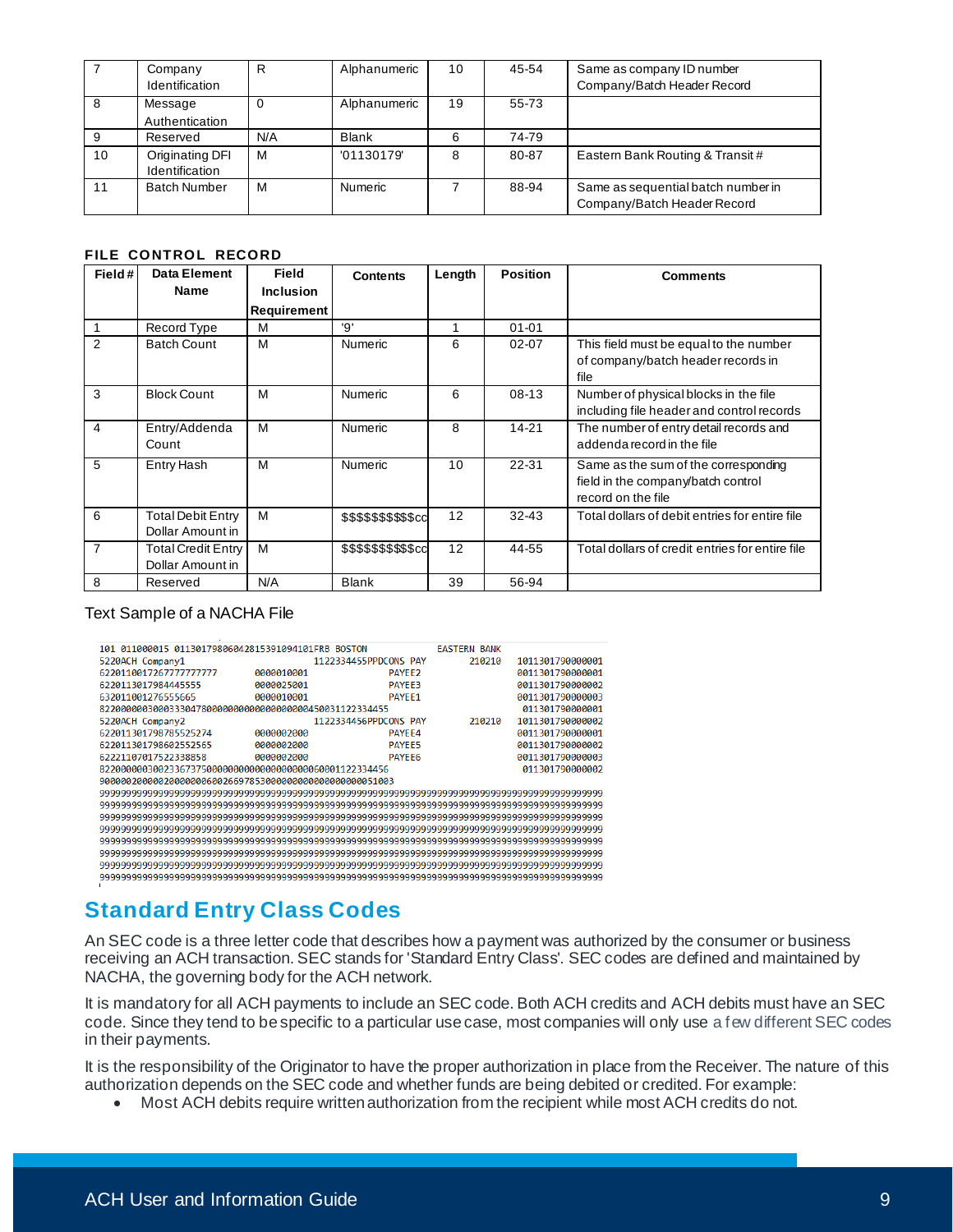• Debits authorized on a phone call need to use the SEC code TEL and require the company originating the payment maintain a recording of the customer's verbal authorization. Alternatively, they need to follow up with the customer with a written confirmation of the authorization before initiating the payment.

Including the incorrect SEC code could result in an ACH Return. The ODFI is then responsible for any return fees and resubmitting the payment with the correct code.

#### <span id="page-9-0"></span>Chart of SEC Codes

|            | <b>Consumer Applications</b>                                      | <b>Description</b>                                                                                                                                                                                                                                                                                                                                                                                                                                                                                                                                                                                                 |  |  |  |  |  |
|------------|-------------------------------------------------------------------|--------------------------------------------------------------------------------------------------------------------------------------------------------------------------------------------------------------------------------------------------------------------------------------------------------------------------------------------------------------------------------------------------------------------------------------------------------------------------------------------------------------------------------------------------------------------------------------------------------------------|--|--|--|--|--|
| <b>ARC</b> | <b>Accounts Receivable Entry</b>                                  | This Standard Entry Class Code enables Originators to convert to a Single-Entry ACH<br>debit a consumer check received via the U.S. mail or at a drop box location for the<br>payment of goods or services. The consumers source document (i.e., the check) is used<br>to collect the consumers routing number, account number, check serial number, and<br>dollar amount for the transaction.                                                                                                                                                                                                                     |  |  |  |  |  |
| <b>BOC</b> | <b>Back Office Conversion</b>                                     | Back Office Conversion will allow Originators and ODFI's acting as Originators, to<br>accept checks at the point-of-purchase or at manned bill payment locations and<br>covert the checks to ACH debits during back office processing.                                                                                                                                                                                                                                                                                                                                                                             |  |  |  |  |  |
| <b>CIE</b> | <b>Customer Initiated Entry</b>                                   | Customer Initiated Entries are limited to credit applications where the consumer<br>initiates the transfer of funds to a company for payment of funds owed to that<br>company, typically through some type of home banking product or bill payment<br>service provider.                                                                                                                                                                                                                                                                                                                                            |  |  |  |  |  |
| <b>IAT</b> | International ACH                                                 | An International ACH Transaction is an ACH entry that is part of a payment transaction<br>involving a financial agency's office that is not located in the territorial jurisdiction of the<br>US. IAT Transactions focus on where the financial institution that handles the payment<br>transaction (movement of the funds) is located and not where any other party to the<br>transaction (e.g., the Originator or Receiver) is located.                                                                                                                                                                          |  |  |  |  |  |
| <b>MTE</b> | <b>Machine Transfer Entry</b>                                     | The ACH Network supports the clearing of transactions from Automated Teller<br>Machines, i.e., Machine Transfer Entries (MTE).                                                                                                                                                                                                                                                                                                                                                                                                                                                                                     |  |  |  |  |  |
| <b>POP</b> | Point-of-Purchase Entry                                           | A POP Entry is a Single-Entry debit originated based on an Eligible Source<br>Document (check) provided to an Originator by a consumer at the point-of-purchase.                                                                                                                                                                                                                                                                                                                                                                                                                                                   |  |  |  |  |  |
| <b>PPD</b> | Direct Deposit Entry and<br>Prearranged/Preauthoriz<br>ed Payment | Direct deposit is a credit application that transfers funds into a consumers account at the<br>Receiving Depository Financial Institution. The funds being deposited can represent a<br>variety of products, such as payroll, interest, pension, dividends, etc. Preauthorized<br>payment is a debit application. Companies with billing operations may participate in the<br>ACH through the electronic transfer (direct debit) of bill payment entries. Through standing<br>authorizations, the consumer grants the company authority to initiate periodic charges to his<br>or her account as bills become due. |  |  |  |  |  |
| POS/SHR    | Point of Sale Entry/Shared<br><b>Network Transaction</b>          | These two Standard Entry Class Codes represent point of sale debit applications in<br>either a shared (SHR) or non-shared (POS) environment. These transactions are<br>most often initiated by the consumer via a plastic access card.                                                                                                                                                                                                                                                                                                                                                                             |  |  |  |  |  |
| RCK        | Re-presented Check Entry                                          | A re-presented check entry is a Single-Entry ACH debit application used by<br>Originators to re-present a check that has been processed through the check<br>collection system and returned because of insufficient or uncollected funds.                                                                                                                                                                                                                                                                                                                                                                          |  |  |  |  |  |
| <b>TEL</b> | Telephone-Initiated Entry                                         | This Standard Entry Class Code is used for the origination of debit entries (either<br>recurring, Single-Entry or Standing Authorization) to a consumers account pursuant<br>to an authorization that is obtained from the Receiver via the Telephone.                                                                                                                                                                                                                                                                                                                                                             |  |  |  |  |  |
| <b>WEB</b> | Internet-Initiated Entry                                          | This Standard Entry Class Code is used for the origination of debit entries (either<br>recurring, Single-Entry or Standing Authorization) to a consumers account pursuant<br>to an authorization that is obtained from the Receiver via the Internet.                                                                                                                                                                                                                                                                                                                                                              |  |  |  |  |  |

|                  | <b>Corporate Applications</b> | <b>Description</b>                                                                                                                                                                                                                                                                                                                                                    |  |  |  |  |  |
|------------------|-------------------------------|-----------------------------------------------------------------------------------------------------------------------------------------------------------------------------------------------------------------------------------------------------------------------------------------------------------------------------------------------------------------------|--|--|--|--|--|
| <b>ACK / ATX</b> | <b>Acknowledgment Entries</b> | These optional Standard Entry Class Codes are available for use by the RDFI to<br>acknowledge the receipt of ACH credit payments originated using the CCD or CTX<br>formats. These acknowledgments indicate to the Originator that the payment was<br>received and that the RDFI will attempt to post the payment to the Receivers account.                           |  |  |  |  |  |
| <b>ADV</b>       | Automated Accounting Advice   | This Standard Entry Class Code represents an optional service to be provided by<br>ACH Operators that identifies automated accounting advices of ACH accounting<br>information in machine readable format to facilitate the automation of accounting<br>information for Participating DFIs                                                                            |  |  |  |  |  |
| <b>CTX</b>       | Corporate Trade Exchange      | The Corporate Trade Exchange application supports the transfer of funds (debit or credit)<br>within a trading partner relationship in which a full ANSI ASC X12 message or payment<br>related UN/EDIFACT information is sent with the funds transfer. The ANSI ASC X12<br>message or payment related UN/EDIFACT information is placed in multiple addenda<br>records. |  |  |  |  |  |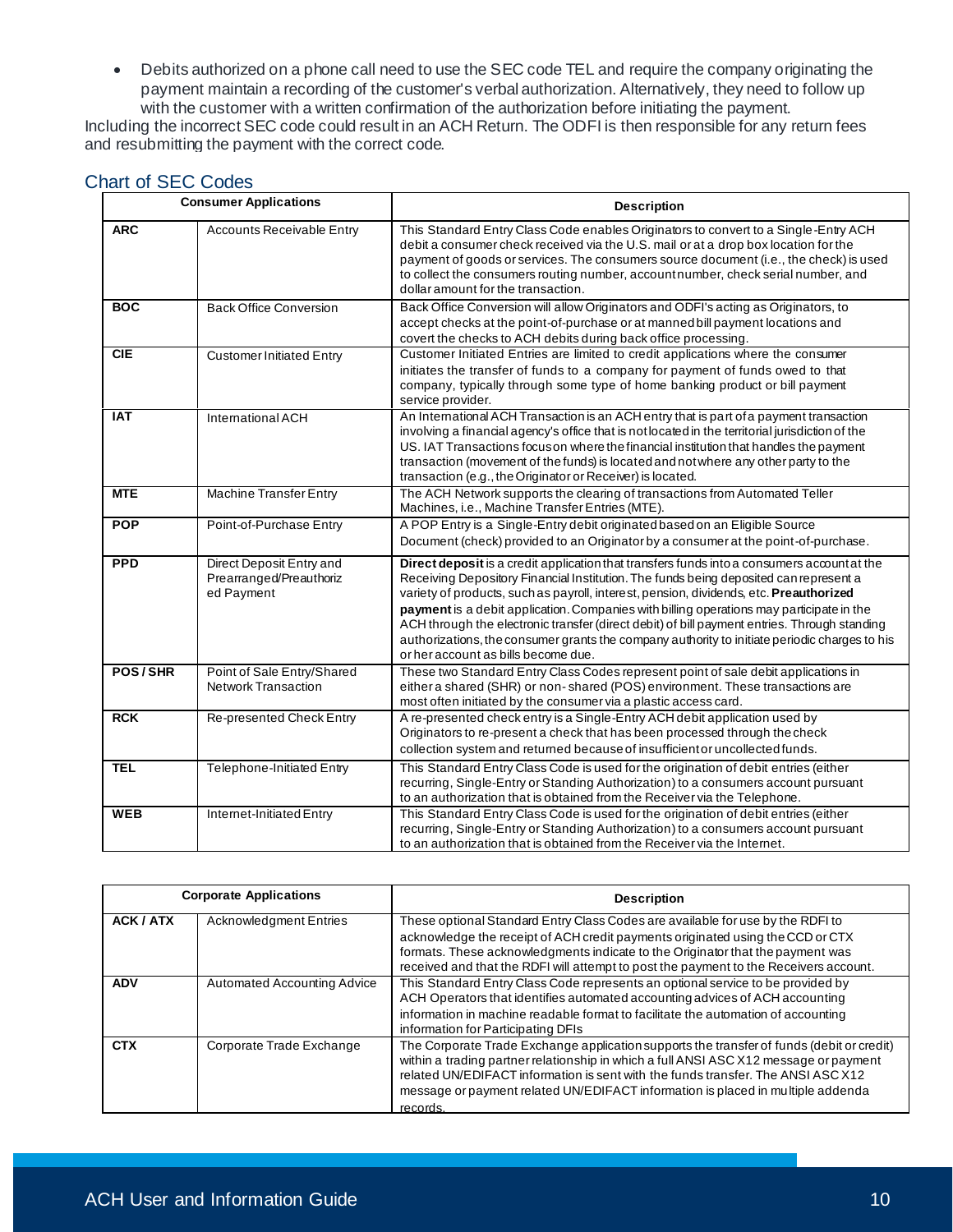| $CCD / CCD+$   | Corporate Debit or Credit | This application, Cash Concentration or Disbursement, can be either a credit or debit<br>application where funds are either distributed or consolidated between corporate<br>entities. This application can serve as a stand-alone funds transfer, or it can support a<br>limited amount of payment related data with the funds transfer.                                                                                                 |
|----------------|---------------------------|-------------------------------------------------------------------------------------------------------------------------------------------------------------------------------------------------------------------------------------------------------------------------------------------------------------------------------------------------------------------------------------------------------------------------------------------|
| <b>DNE</b>     | Death Notification Entry  | This application is utilized by Federal Government to notify a depository financial<br>institution that the recipient of a government benefit payment has died.                                                                                                                                                                                                                                                                           |
| <b>IAT</b>     | International ACH         | An International ACH Transaction is an ACH entry that is part of a payment transaction<br>involving a financial agency's office that is not located in the territorial jurisdiction of the<br>US. IAT Transactions focus on where the financial institution that handles the payment<br>transaction (movement of the funds) is located and not where any other party to the<br>transaction (e.g., the Originator or Receiver) is located. |
| <b>TRCITRX</b> | <b>Truncated Entries</b>  | This Standard Entry Class Code is used to identify batches of truncated checks. For<br>more information on check truncation, please see the National Association for Check<br>Safekeeping Guidelines available from NACHA.                                                                                                                                                                                                                |
| <b>XCK</b>     | Destroyed Check Entry     | This application can be utilized by a collecting institution for the collection of certain<br>checks when those checks have been destroyed                                                                                                                                                                                                                                                                                                |
| <b>RCK</b>     | Re-presented Check Entry  | A re-presented check entry is a Single-Entry ACH debit application used by Originators<br>to re-present a check that has been processed through the check collection system<br>and returned because of insufficient or uncollected funds.                                                                                                                                                                                                 |

## <span id="page-10-0"></span>**ACH Returned Items and Notification of Change (NOC)**

Eastern Bank receives Returned entries and Notifications of Change (NOC) from RDFI's daily. They are communicated to the Originator within 2 business days of the settlement date.

The Eastern Treasury Legacy Report service provides notification of Return entries or NOC's (Notification of Change) for ACH originated items that are received from RDFI's. This report is called the ACH Return Items Report.

For any *Return* entries a financial adjustment will be made to your account at Eastern Bank for each individual item. It is your responsibility as the originator to determine the changes, based on the Return or Correction code that must be made on your system(s) or data records.

If you receive an NOC, an entry must not be transmitted again containing the incorrect information or the change must be made within 6 business days to avoid any fines as outlined in the NACHA rules.

#### <span id="page-10-1"></span>ACH Return Report — Return Entries

Below is a sample of the ACH Return report and a table of return reason codes.

Highlighted fields indicate information from the original payment: the amount of the transaction, customer or payee name, the original entry type (PAYROLL) and the reason the payment was returned. Refer to the Return Reason Code table for an explanation of REASON: R03.

|                                                                                          |                               |                  |                                     |             |                                                                                            | <b>ZEastern Bank</b><br>JOIN US FOR GOOD                                                      |                       |
|------------------------------------------------------------------------------------------|-------------------------------|------------------|-------------------------------------|-------------|--------------------------------------------------------------------------------------------|-----------------------------------------------------------------------------------------------|-----------------------|
| ACDDAENT-01/RTA<br>A<br><b>PROCESS DATE: 09/16/21</b>                                    |                               | BANK NUMBER: 373 | FINANCIAL INSTITUTION: EASTERN BANK |             |                                                                                            | RETURN AUTOMATION REPORT 09-16-21 03:44 PAGE 1                                                |                       |
| CUR ACCOUNT NBR/ TRACE NUMBER/ TC TYPE/ AMOUNT/ CUSTOMER ID CUSTOMER<br>ORIG ACCOUNT NBR | SETTLEMENT DATE SEC DISC DATA |                  |                                     | <b>NAME</b> | <b>NUMBER</b>                                                                              | TRAN/ABA COMPANY NAME/<br>TD                                                                  | ENTRY<br><b>DESCR</b> |
| <br>08260112764                                                                          | 09/16/21 PPD<br>ADDENDA INFO: |                  |                                     |             | REASON: R03 ORIG TRACE: 0113017918071 ORIG EFF DATE: 09/16/21 ORIG RDFI T/R: 01110309 DOD: | 011103098676305 21 CR \$.00 10264 ELIZABETH 811301798 CITY<br>10460013                        | PAYROLL               |
| A                                                                                        |                               |                  |                                     |             |                                                                                            | SETTLEMENT TRANSACTION - TRAN CODE: 22 ABA NUMBER: 011301798 ACCOUNT NUMBER: 000000000101721. |                       |
|                                                                                          |                               |                  |                                     |             |                                                                                            |                                                                                               |                       |
|                                                                                          |                               |                  |                                     |             |                                                                                            |                                                                                               |                       |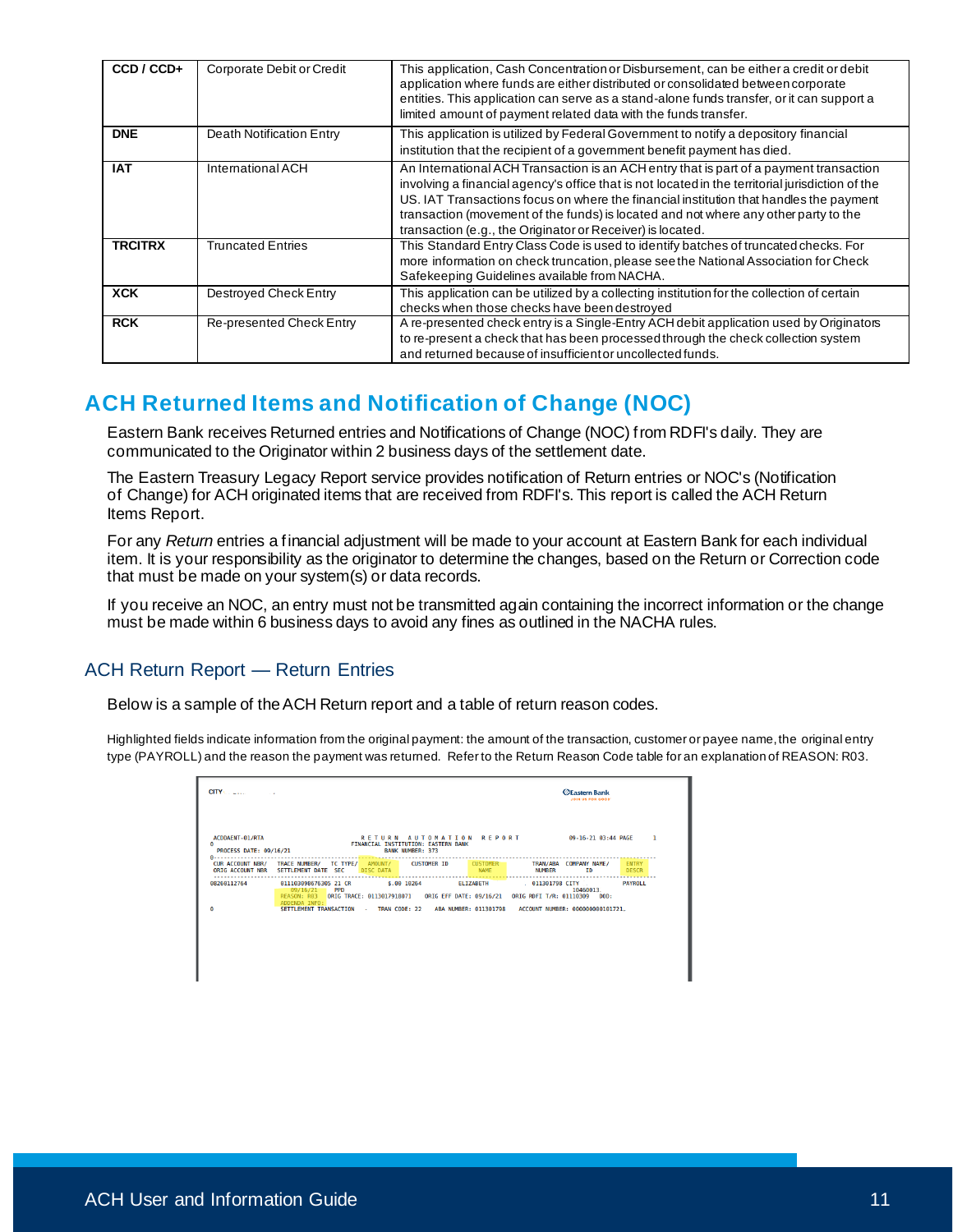#### **Return Reason Codes**

The below list represents the most common return reason codes. The full list is available on the NACHA.org website

| Code            | <b>Title</b>                                                                                                 | <b>Description</b>                                                                                                                                                                                                                                    | <b>Initiated</b><br><b>By</b> | Return<br><b>Type</b> | <b>Account Type</b>                                                              | <b>Time Frame</b>                              | Written<br><b>Statement</b><br><b>Required</b> |
|-----------------|--------------------------------------------------------------------------------------------------------------|-------------------------------------------------------------------------------------------------------------------------------------------------------------------------------------------------------------------------------------------------------|-------------------------------|-----------------------|----------------------------------------------------------------------------------|------------------------------------------------|------------------------------------------------|
| R <sub>01</sub> | <b>Insufficient Funds</b>                                                                                    | The available and/or cash reserve<br>balance is not sufficient to cover the<br>dollar value of the debit Entry.                                                                                                                                       | <b>RDFI</b>                   | Return                | Consumer or Non-<br>consumer                                                     | 2 Banking Days<br>("24 hours")                 | No                                             |
| R <sub>02</sub> | <b>Account Closed</b>                                                                                        | A previously active account has<br>been closed by action of the<br>customer or the RDFI                                                                                                                                                               | <b>RDFI</b>                   | Return                | Consumer or Non-<br>consumer                                                     | 2 Banking Days<br>("24 hours")                 | <b>No</b>                                      |
| <b>R03</b>      | No Account/ Unable to<br>Locate Account                                                                      | The account number structure is<br>valid, and it passes the Check digit<br>validation, but the account number<br>does not correspond to the<br>individual identified in the Entry, or<br>the account number designated is<br>not an existing account. | RDFI                          | Return                | Consumer or Non-<br>consumer                                                     | 2 Banking Days<br>("24 hours")                 | No                                             |
| R <sub>04</sub> | <b>Invalid Account Number</b><br>Structure                                                                   | The account number structure is not<br>valid.                                                                                                                                                                                                         | <b>RDFI</b>                   | Return                | Consumer or Non-<br>consumer                                                     | 2 Banking Days<br>("24 hours")                 | No                                             |
| R <sub>05</sub> | Unauthorized Debit to<br><b>Consumer Account Using</b><br>Corporate SEC Code                                 | CCD or CTX debit Entry was<br>transmitted to a Consumer Account<br>of the Receiver and was not<br>authorized by the Receiver.                                                                                                                         | <b>RDFI</b>                   | Extended<br>Return    | Consumer                                                                         | 60 Calendar<br>Days                            | Yes                                            |
| R <sub>06</sub> | Returned per ODFI's<br>Request                                                                               | The ODFI has requested that the<br>RDFI return an Erroneous Entry.                                                                                                                                                                                    | RDFI                          | Return                | Consumer or Non-<br>consumer                                                     | Not defined,<br>determined by<br>ODFI and RDFI | No                                             |
| R <sub>07</sub> | Authorization Revoked by<br>Customer                                                                         | The RDFI's customer (the Receiver)<br>revoked the authorization previously<br>provided to the Originator for this<br>debit Entry.                                                                                                                     | <b>RDFI</b>                   | Extended<br>Return    | Consumer                                                                         | 60 Calendar<br>Days                            | Yes                                            |
| <b>R08</b>      | <b>Payment Stopped</b>                                                                                       | The Receiver has placed a stop<br>payment order on this debit Entry.                                                                                                                                                                                  | RDFI                          | Return                | Consumer or Non-<br>consumer                                                     | 2 Banking Days<br>("24 hours")                 | No                                             |
| R09             | <b>Uncollected Funds</b>                                                                                     | A sufficient ledger balance exists to<br>satisfy the dollar value of the<br>transaction, but the available<br>balance is below the dollar value of<br>the debit Entry.                                                                                | RDFI                          | Return                | Consumer or Non-<br>consumer                                                     | 2 Banking Days<br>("24 hours")                 | No                                             |
| R10             | <b>Customer Advises Not</b><br>Authorized. Improper.<br>Ineligible, or Part of an<br>incomplete transaction. | The RDFI has been notified by the<br>Receiver that the Entry is<br>unauthorized, improper, ineligible or<br>part of an incomplete transaction.                                                                                                        | RDFI                          | Extended<br>Return    | Consumer: for<br>ARC.BOC. IAT. or POP.<br>Entries may<br>also be a Non-consumer. | 60 Calendar<br>Davs                            | Yes                                            |
| R <sub>11</sub> | <b>Check Truncation Entry</b><br>Return                                                                      | Used when returning a Check<br><b>Truncation Entry</b>                                                                                                                                                                                                | <b>RDFI</b>                   | Return                | Consumer or Non-<br>consumer                                                     | 2 Banking Days<br>("24 hours")                 | <b>No</b>                                      |
| R12             | Account Sold to Another<br>DFI                                                                               | A financial institution received an<br>Entry to an account that was sold to<br>another financial institution.                                                                                                                                         | RDFI                          | Return                | Consumer or Non-<br>consumer                                                     | 2 Banking Days<br>("24 hours")                 | No                                             |
| R14             | Representative Payee<br>Deceased or Unable to<br>Continue in that Capacity                                   | The representative payee is either<br>deceased or unable to continue in<br>that capacity. The beneficiary is<br>NOT deceased.                                                                                                                         | RDFI                          | Return                | Consumer or Non-<br>consumer                                                     | 2 Banking Days<br>("24 hours")                 | No                                             |
| R <sub>15</sub> | Beneficiary or Account<br>Holder (Other Than a<br>Representative Payee)<br>Deceased                          | (1) The beneficiary is deceased, or<br>(2) The account holder is deceased.                                                                                                                                                                            | RDFI                          | Return                | Consumer                                                                         | 2 Banking Days<br>("24 hours")                 | No                                             |

#### <span id="page-11-0"></span>ACH Return Report — NOC (Notification of Change) Entries

Below is a sample of the ACH NOC report and a table of NOC reason codes.

Highlighted fields indicate information from the original payment: the amount of the transaction, customer or payee name, the original entry type (PAYROLL) and the reason the payment was returned. Refer to the Change Reason Code table for an explanation of REASON: C01.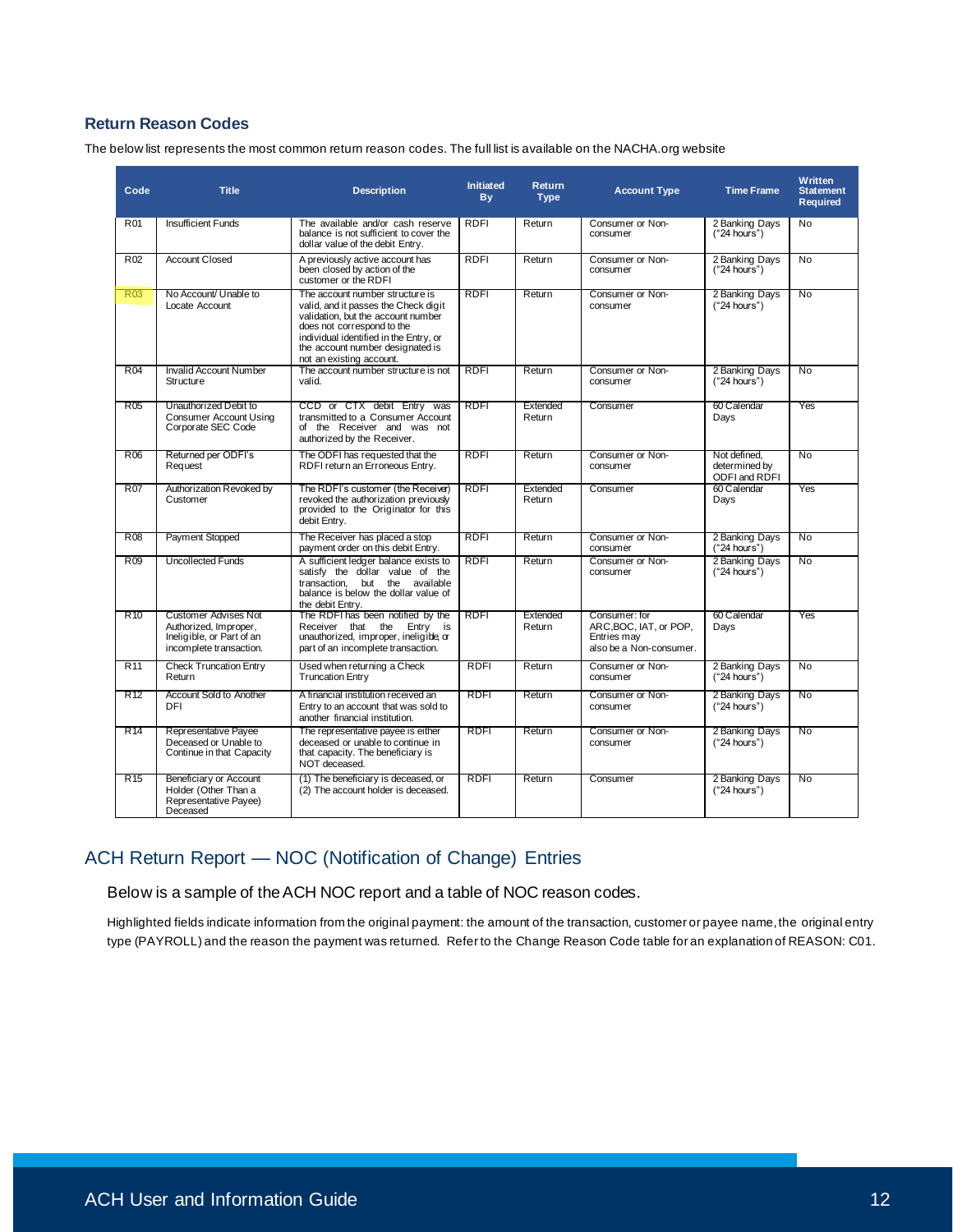| Eastern Product Corp Customer. - ADVALL1              | <b>ZEastern Bank</b><br><b>JOIN US FOR GOOD</b>                                                                                                                                                                                                                                                                                                                     |                              |  |  |
|-------------------------------------------------------|---------------------------------------------------------------------------------------------------------------------------------------------------------------------------------------------------------------------------------------------------------------------------------------------------------------------------------------------------------------------|------------------------------|--|--|
| ACDDAENT-01/RTA<br>Θ<br><b>PROCESS DATE: 09/24/21</b> | <b>REPORT</b><br>09-24-21 03:44 PAGE<br><b>RETURN</b><br><b>AUTOMATION</b><br><b>FINANCIAL INSTITUTION: FASTERN BANK</b><br><b>BANK NUMBER: 373</b>                                                                                                                                                                                                                 | ٦                            |  |  |
| <b>CUR ACCOUNT NBR/</b><br>ORIG ACCOUNT NBR           | TC TYPE/<br><b>CUSTOMER ID</b><br><b>CUSTOMER</b><br><b>TRAN/ABA</b><br><b>COMPANY NAME/</b><br>TRACE NUMBER/<br>AMOUNT/<br>SETTLEMENT DATE<br><b>NAME</b><br><b>SEC</b><br><b>DISC DATA</b><br><b>NUMBER</b><br>ΤD                                                                                                                                                 | <b>ENTRY</b><br><b>DESCR</b> |  |  |
| 0268919191                                            | \$.00 14406<br>011301798 CITY<br>211381730162655 31 CR<br>1046001397<br>09/23/21<br><b>COR</b><br>ORIG TRACE: 011301797252660 ORIG EFF DATE: 09/23/21 ORIG RDFI T/R: 21138173<br>REASON: COL<br>DOD:<br>ADDENDA TNEO: 26891988                                                                                                                                      | PAYROLL                      |  |  |
| A<br>00187518                                         | TRAN CODE: 22<br>ARA NUMBER: 011301798<br>ACCOUNT NUMBER: 000000000101,<br><b>SETTI EMENT TRANSACTION</b><br>×.<br>\$.00 8742<br>211383952660091 31 CR<br>MARIE (<br>011301798 CITY<br><b>COR</b><br>09/24/21<br>1046001397<br>ORIG RDFI T/R: 21138395<br>ORIG EFF DATE: 09/23/21<br>REASON: CO1<br>ORIG TRACE: 011301797251504<br>DOD:<br>ADDENDA INFO: 0100018951 | <b>PAYROLL</b>               |  |  |
| Θ                                                     | TRAN CODE: 22<br>ABA NUMBER: 011301798<br>ACCOUNT NUMBER: 000000000101<br>SETTLEMENT TRANSACTION<br>$\sim$                                                                                                                                                                                                                                                          |                              |  |  |

#### **Return Notification of Change Reason Codes (NOC)**

The below list represents the most change return reasons. The full list is available on the NACHA.org website

| Code            | <b>Description</b>                                                                                               | Initiated<br>by | <b>Corrected Data</b>                                                                                                                                                                                                                                                                                                         | <b>Entry</b><br><b>Type</b> | <b>Time Frame</b>                                        | <b>Notes</b>                                                                                                                                                                                                                       |
|-----------------|------------------------------------------------------------------------------------------------------------------|-----------------|-------------------------------------------------------------------------------------------------------------------------------------------------------------------------------------------------------------------------------------------------------------------------------------------------------------------------------|-----------------------------|----------------------------------------------------------|------------------------------------------------------------------------------------------------------------------------------------------------------------------------------------------------------------------------------------|
| CO <sub>1</sub> | Incorrect DFI Account<br>Number                                                                                  | <b>RDFI</b>     | Correct DFI Account Number appears in first<br>17 positions of the Corrected Data Field.                                                                                                                                                                                                                                      | <b>NOC</b><br>(COR)         | 2 Banking Days<br>from original Entry<br>Settlement Date | Time frame not applicable for merger or acquisition.<br>IAT: For Outbound IAT entries, the correct Foreign<br>Receiver's Account Number will appear in the first (left<br>justification) 35 positions of the Corrected Data Field. |
| CO <sub>2</sub> | <b>Incorrect Routing</b><br>Number                                                                               | <b>RDFI</b>     | Correct Routing Number (induding Check<br>Digit) appears in first nine positions of the<br>Corrected Data Field.                                                                                                                                                                                                              | <b>NOC</b><br>(COR)         | 2 Banking Days<br>from original Entry<br>Settlement Date | Time frame not applicable for merger or acquisition.<br>IAT: For Outbound IAT Entries, this field refers to the<br>Gateway Operator's routing number.                                                                              |
| CO <sub>3</sub> | Incorrect Routing<br>Number and Incorrect<br><b>DFI Account Number</b>                                           | <b>RDFI</b>     | Correct Routing Number (induding Check<br>Digit) appears in first nine positions of the<br>Corrected Data Field--correct DFI Account<br>Number appears in the 13th through 29th<br>position of same field with a space in the 10th,<br>11th, and 12th positions.                                                              | <b>NOC</b><br>(COR)         | 2 Banking Days<br>from original Entry<br>Settlement Date | Time frame not applicable for merger or acquisition.<br>IAT: This change code should not be used for<br>Outbound IAT Entries due to field length limitations.                                                                      |
| CO <sub>5</sub> | <b>Incorrect Transaction</b><br>Code                                                                             | <b>RDFI</b>     | Correct Transaction Code appears in first 2<br>positions of the Corrected Data Field.                                                                                                                                                                                                                                         | <b>NOC</b><br>(COR)         | 2 Banking Days<br>from original Entry<br>Settlement Date | Time frame not applicable for merger or acquisition.                                                                                                                                                                               |
| C <sub>06</sub> | <b>Incorrect DFI Account</b><br>Number and Incorrect<br><b>Transaction Code</b>                                  | <b>RDFI</b>     | Correct DFI Account Number appears in the<br>first 17 positions of the Corrected Data Field<br>- correct Transaction Code appears in the<br>21st and 22nd positions of the same field with<br>spaces in the 18th, 19th, and 20th positions.                                                                                   | <b>NOC</b><br>(COR)         | 2 Banking Days<br>from original Entry<br>Settlement Date | Time frame not applicable for merger or acquisition.<br>IAT: This change code should not be used for<br>Outbound IAT entries due to field length limitations.                                                                      |
| C <sub>07</sub> | <b>Incorrect Routing</b><br>Number, Incorrect DFI<br>Account Number, and<br><b>Incorrect Transaction</b><br>Code | <b>RDFI</b>     | Correct Routing Number (induding Check<br>Digit) appears in the first 9 positions of the<br>Corrected Data Field - correct DFI Account<br>Number appears in the 10th through 26th<br>positions of the same field - and correct<br>Transaction Code appears in the 27th and<br>28th positions of the same field.               | <b>NOC</b><br>(COR)         | 2 Banking Days<br>from original Entry<br>Settlement Date | Time frame not applicable for merger or acquisition.<br>IAT: This change code should not be used for<br>Outbound IAT Entries due to field length limitations.                                                                      |
| CO8             | Incorrect Receiving DFI<br>Identification (IAT only)                                                             | <b>RDFI</b>     | The correct Receiving DFI Identification<br>appears in the first 34 positions of the<br>Corrected Data Field.                                                                                                                                                                                                                 | <b>NOC</b><br>(COR)         | 2 Banking Days<br>from original Entry<br>Settlement Date | Time frame not applicable for merger or acquisition.                                                                                                                                                                               |
| CO9             | Incorrect Individual<br>Identification<br>Number/Incorrect<br>Receiver Identification<br>Number                  | <b>RDFI</b>     | Correct number appears in first 22 positions of<br>the Corrected Data Field.                                                                                                                                                                                                                                                  | <b>NOC</b><br>(COR)         | 2 Banking Days<br>from original Entry<br>Settlement Date | Time frame not applicable for merger or acquisition.<br>IAT: For IAT Entries, the correct Receiver Identification<br>Number appears in the first 15 positions of the<br>Corrected Data Field.                                      |
| C <sub>13</sub> | Addenda Format Error                                                                                             | <b>RDFI</b>     | Information in the Entry Detail Record was<br>correct and the Entry was able to be<br>processed and posted by the RDFI. However,<br>information found in the Addenda Record was<br>unclear or was formatted incorrectly.                                                                                                      | <b>NOC</b><br>(COR)         | 2 Banking Days<br>from original Entry<br>Settlement Date | Time frame not applicable for merger or acquisition.                                                                                                                                                                               |
| C <sub>14</sub> | Incorrect SEC Code for<br>Outbound International<br>Payment                                                      | Gateway         | The RDFI/Gateway has identified the Entry as<br>an Outbound international payment and is<br>requesting that future Entries be identified as<br>IAT Entries and convey information required<br>by the Gateway for OFAC compliance. The<br>value "IAT" must appear within the first 3<br>positions of the Corrected Data Field. | <b>NOC</b><br>(COR)         | 2 Banking Days<br>from original Entry<br>Settlement Date | This Change Code may only be used by a Gateway to<br>request a change to the IAT format. It may not be used<br>by RDFIs to request other changes involving the use of<br>Standard Entry Class Codes.                               |

## <span id="page-12-0"></span>**ACH Reversal/Deletion Procedures**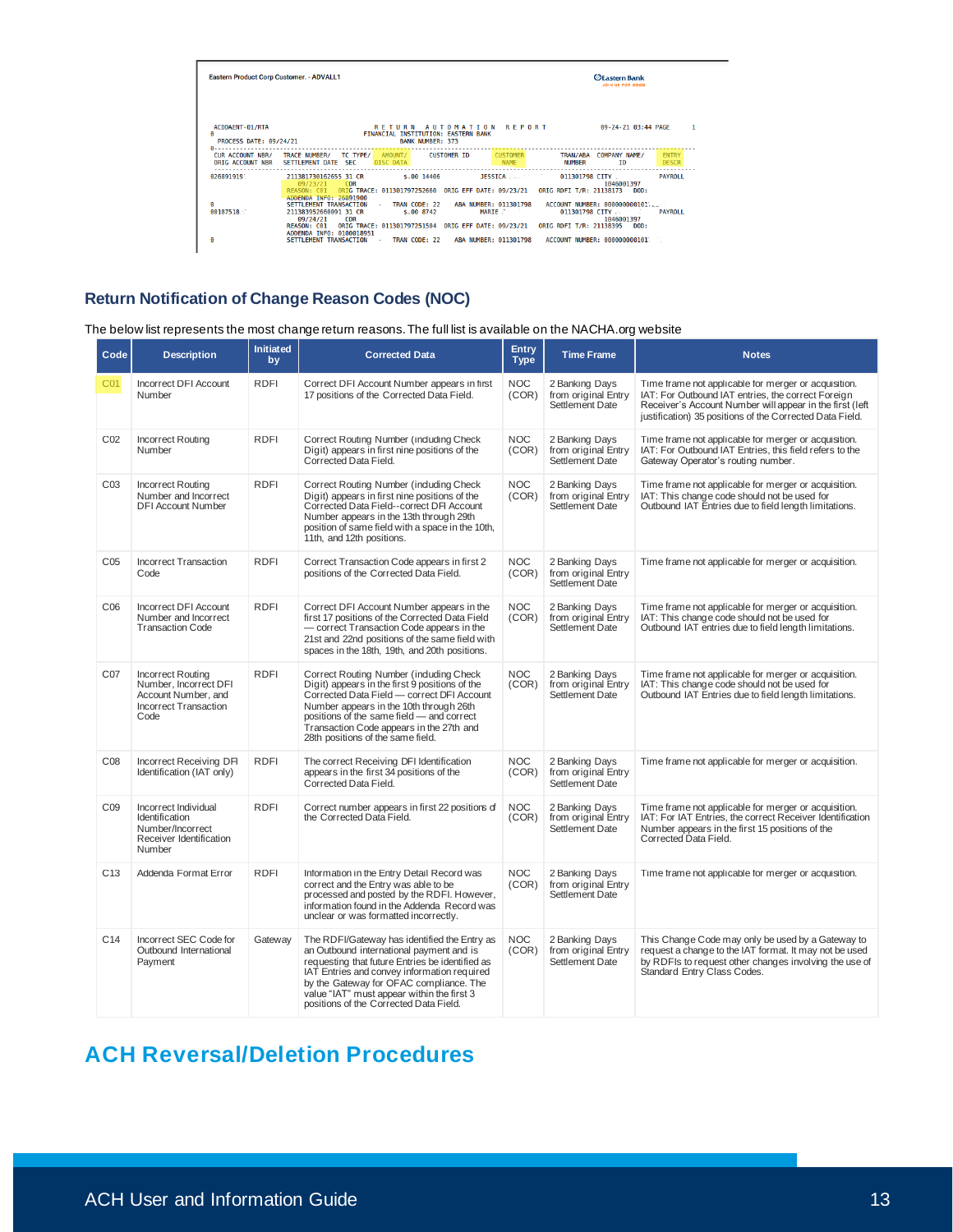There may be situations that require an entry within a batch or a complete batch or to be reversed or deleted. Batch and transaction reversals or deletions are requested by using the interactive Eastern Bank ACH Payment Reversal Request Form.

Reversal requests are allowed for only 3 clearly defined reasons: **wrong dollar amount, wrong account number or duplicate transactions**. Once a payment is released the only way to get it back is to request a reversal within 5 business days of the effective date of the original payment. A deletion can be requested for a future dated batch/transaction as early as the same day the batch/transaction has been released or up to 2 days prior to the effective date. Although unlikely, the receiving Bank may not honor the reversal request.

Please note for reversals related to ACH files uploaded using Eastern Treasury or files directly transmitted, the preferred reversal process is to create a NACHA formatted **REVERSAL** file and submit using the originating system. Refer to your software (or vendor) for instructions.

#### **Procedure for ACH Batch and Transaction Reversals/Deletions**

To request a reversal use this link which is also available at easternbank.com[: ACH Reversal Request Form](https://www.easternbank.com/form/ach-payment-reversal-request)

- 1. Complete and submit the request online
	- a. **Deletions** can be requested up to 2 days *prior* to the effective date to **delete** an entire batch or a single transaction within a batch. If more than one transaction within a batch needs to be deleted, separate requests are required.
	- b. **Reversals** can be requested within 5 business days *after* the original effective date to reverse an entire batch or a single transaction within a batch. If more than one transaction within a batch needs to be reversed, separate requests are required.
	- c. After the form is submitted, a submission confirmation message, including a confirmation # is displayed in the event you have questions
		- i. Maintain a copy of this confirmation
- 2. The ACH Payment Reversal Request Form must be transmitted to and received by Eastern Bank by 4:00p.m. ET to be processed the same day.
	- a. the offsetting transaction will post to your account within one business day
- 3. A confirmation of the deletion or reversal will be emailed to the requestor once the request is processed
- 4. If you have not received an email confirmation by end of the same business day, please contact the Business Service Team at 1-800-333-8000 and provide the original confirmation number.
- *Note: Fees apply for this request*

<https://www.easternbank.com/form/ach-payment-reversal-request>

| <b>ACH Payment Reversal Request</b>             |
|-------------------------------------------------|
| <b>Customer Information *</b>                   |
| Company Name *                                  |
|                                                 |
|                                                 |
| <b>Requester Name *</b>                         |
|                                                 |
| Online Banking ID *                             |
|                                                 |
|                                                 |
| <b>Requester Email *</b>                        |
|                                                 |
|                                                 |
| <b>ACH Payment Reversal Request Information</b> |

**1. Transaction Reversal Request**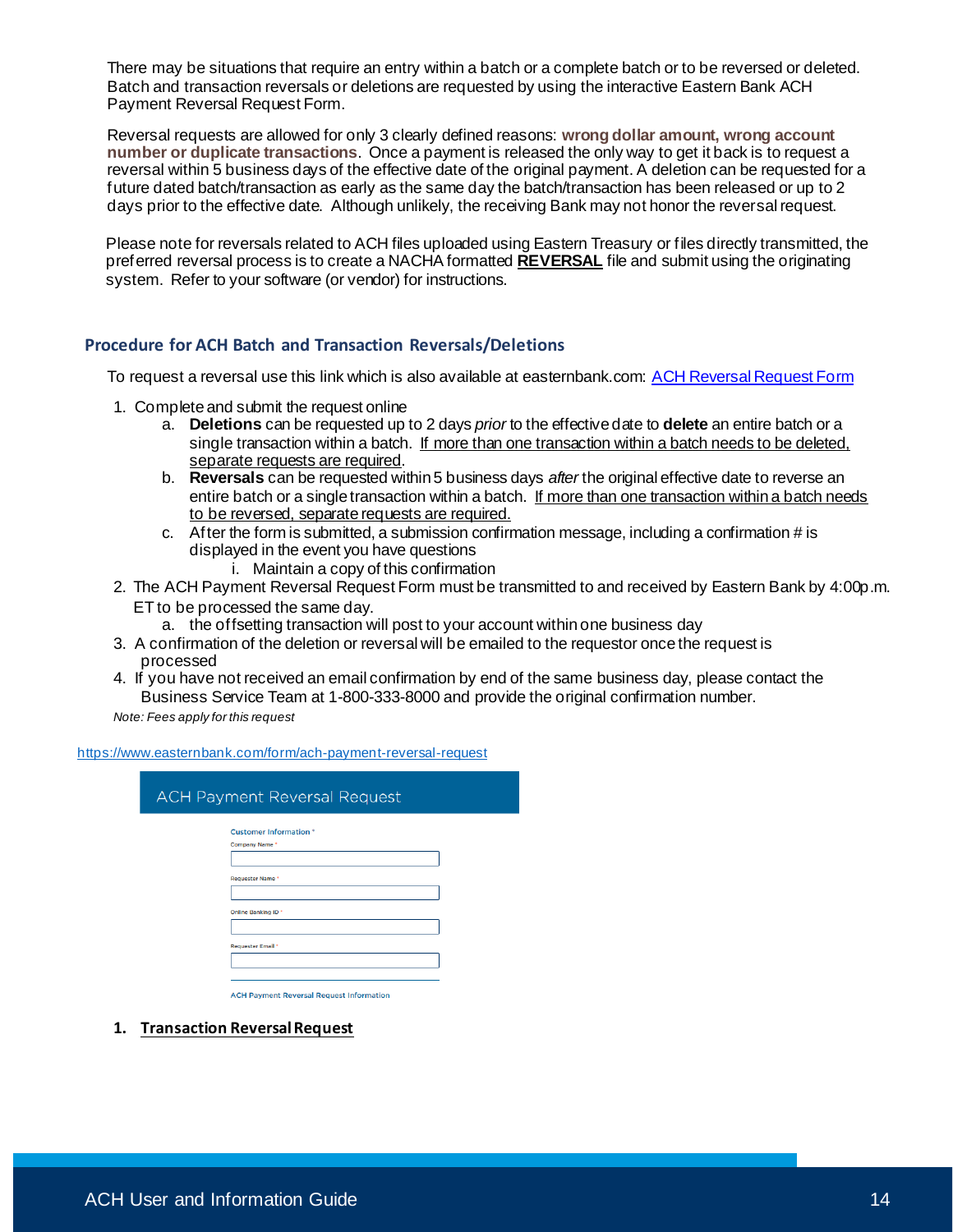| <b>Transaction Reversal Request</b><br>ACH CO ID<br>Enter ten digit alpha numerical ID<br><b>ACH CO Name</b><br>Enter up to sixteen characters.<br><b>Destination Bank ABA</b><br>Enter nine digit Destination Bank ABA number.<br><b>Destination Account #</b><br>Enter up to seventeen digits.<br><b>Payee Name</b><br>Enter up to seventeen characters.<br><b>Transaction Amounts</b><br>Please enter an amount between "Of" and "9999999999.99". Only numbers with no<br>commas. Two decimal points required.<br><b>Effective Date</b><br>Choose a date no more than 5 business days prior to now.<br><b>Creation Date</b><br><b>Reason for Reversal</b> |
|--------------------------------------------------------------------------------------------------------------------------------------------------------------------------------------------------------------------------------------------------------------------------------------------------------------------------------------------------------------------------------------------------------------------------------------------------------------------------------------------------------------------------------------------------------------------------------------------------------------------------------------------------------------|
|                                                                                                                                                                                                                                                                                                                                                                                                                                                                                                                                                                                                                                                              |
|                                                                                                                                                                                                                                                                                                                                                                                                                                                                                                                                                                                                                                                              |
|                                                                                                                                                                                                                                                                                                                                                                                                                                                                                                                                                                                                                                                              |
|                                                                                                                                                                                                                                                                                                                                                                                                                                                                                                                                                                                                                                                              |
|                                                                                                                                                                                                                                                                                                                                                                                                                                                                                                                                                                                                                                                              |
|                                                                                                                                                                                                                                                                                                                                                                                                                                                                                                                                                                                                                                                              |
|                                                                                                                                                                                                                                                                                                                                                                                                                                                                                                                                                                                                                                                              |
|                                                                                                                                                                                                                                                                                                                                                                                                                                                                                                                                                                                                                                                              |
|                                                                                                                                                                                                                                                                                                                                                                                                                                                                                                                                                                                                                                                              |
|                                                                                                                                                                                                                                                                                                                                                                                                                                                                                                                                                                                                                                                              |
|                                                                                                                                                                                                                                                                                                                                                                                                                                                                                                                                                                                                                                                              |
|                                                                                                                                                                                                                                                                                                                                                                                                                                                                                                                                                                                                                                                              |
|                                                                                                                                                                                                                                                                                                                                                                                                                                                                                                                                                                                                                                                              |
|                                                                                                                                                                                                                                                                                                                                                                                                                                                                                                                                                                                                                                                              |
|                                                                                                                                                                                                                                                                                                                                                                                                                                                                                                                                                                                                                                                              |
|                                                                                                                                                                                                                                                                                                                                                                                                                                                                                                                                                                                                                                                              |
|                                                                                                                                                                                                                                                                                                                                                                                                                                                                                                                                                                                                                                                              |
|                                                                                                                                                                                                                                                                                                                                                                                                                                                                                                                                                                                                                                                              |
|                                                                                                                                                                                                                                                                                                                                                                                                                                                                                                                                                                                                                                                              |
|                                                                                                                                                                                                                                                                                                                                                                                                                                                                                                                                                                                                                                                              |
|                                                                                                                                                                                                                                                                                                                                                                                                                                                                                                                                                                                                                                                              |
|                                                                                                                                                                                                                                                                                                                                                                                                                                                                                                                                                                                                                                                              |
|                                                                                                                                                                                                                                                                                                                                                                                                                                                                                                                                                                                                                                                              |
|                                                                                                                                                                                                                                                                                                                                                                                                                                                                                                                                                                                                                                                              |
|                                                                                                                                                                                                                                                                                                                                                                                                                                                                                                                                                                                                                                                              |
|                                                                                                                                                                                                                                                                                                                                                                                                                                                                                                                                                                                                                                                              |
|                                                                                                                                                                                                                                                                                                                                                                                                                                                                                                                                                                                                                                                              |
|                                                                                                                                                                                                                                                                                                                                                                                                                                                                                                                                                                                                                                                              |
|                                                                                                                                                                                                                                                                                                                                                                                                                                                                                                                                                                                                                                                              |
|                                                                                                                                                                                                                                                                                                                                                                                                                                                                                                                                                                                                                                                              |
|                                                                                                                                                                                                                                                                                                                                                                                                                                                                                                                                                                                                                                                              |
|                                                                                                                                                                                                                                                                                                                                                                                                                                                                                                                                                                                                                                                              |
|                                                                                                                                                                                                                                                                                                                                                                                                                                                                                                                                                                                                                                                              |

#### **2. Batch Reversal Request**

| <b>Batch/File Reversal Request</b><br><b>ACH CO ID</b>                         |
|--------------------------------------------------------------------------------|
|                                                                                |
| Enter ten digit alpha numerical ID                                             |
| <b>ACH CO Name</b>                                                             |
|                                                                                |
| Enter up to sixteen characters.                                                |
| <b>Batch Name</b>                                                              |
|                                                                                |
| Enter up to ten characters.                                                    |
| <b>Total Debits (Item Ct)</b>                                                  |
| Enter up to six digits.                                                        |
| <b>Total Credits (Item Ct)</b>                                                 |
|                                                                                |
| Enter up to six digits.                                                        |
| <b>Effective Date</b>                                                          |
|                                                                                |
| Choose a date no more than 5 business days prior to now.                       |
|                                                                                |
| <b>Batch/File Amount \$</b>                                                    |
| Please enter an amount between ".01" and "9999999999.99". Only numbers with no |
| commas. Two decimal points required.                                           |
|                                                                                |
|                                                                                |
| <b>File creation Date</b>                                                      |
|                                                                                |
| <b>Reason for Reversal</b>                                                     |
|                                                                                |
|                                                                                |
|                                                                                |

**3. Online Receipt**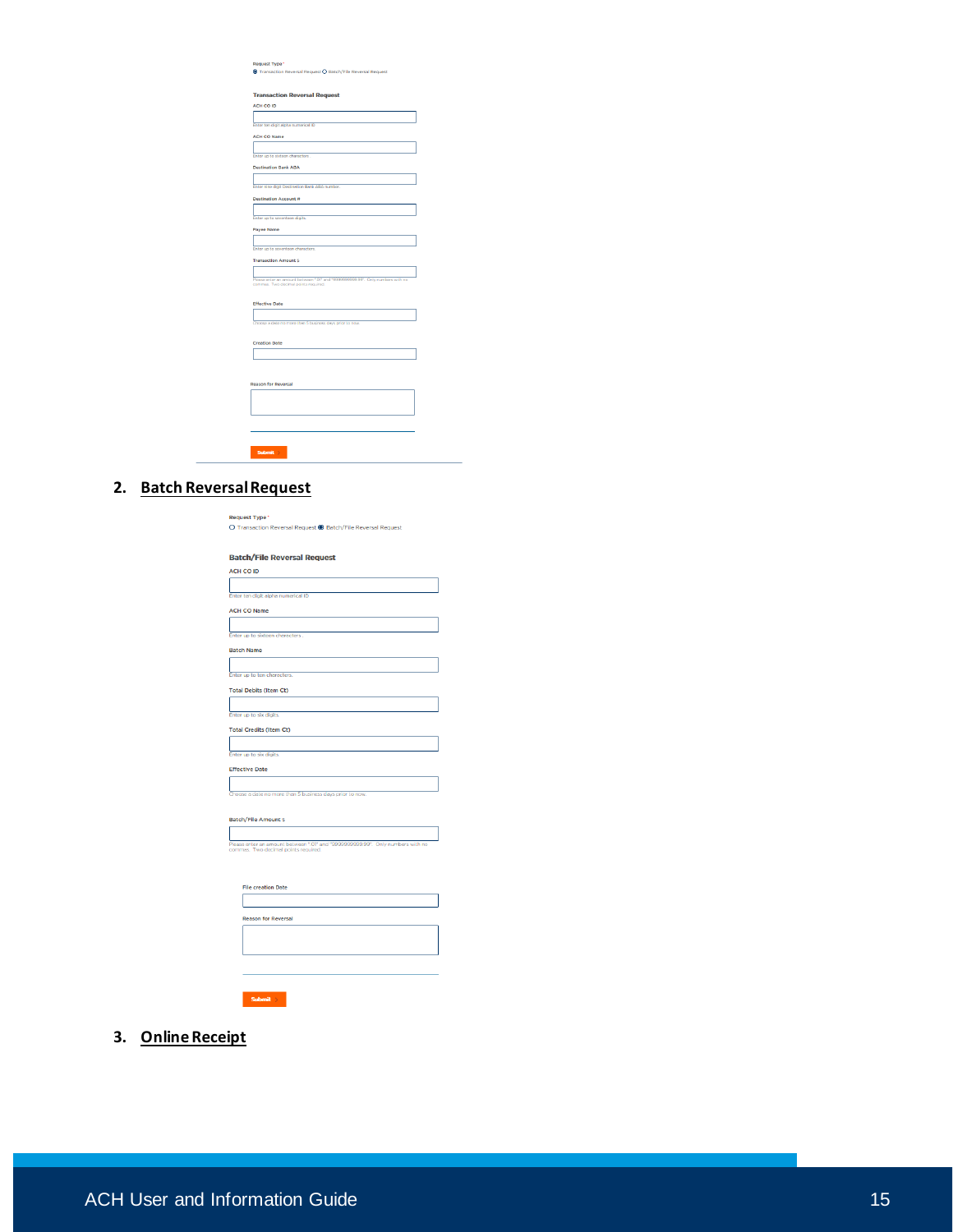#### **ACH Payment Reversal Request**

Thank you for submitting you ACH Reversal Request. This transaction is subject to bank rules and regulations governing such electronic transactions as described in our services agreement. If you have questions, please contact the Business Service Team at 1-800-333-8000.

<https://www.easternbank.com/ach-payment-reversal-request>

Before you submit your form, you may copy this confirmation ID for your records.<br>Please have this ID ready when inquiring about your reversal submission. 3cbadc91-19582d78

## <span id="page-15-0"></span>**Reinitiating Returned Entries**

A NACHA rule, implemented September 2015, governs under what circumstances and how Reinitiated Returned Entries are handled. Any Entry, other than an RCK Entry, that was previously returned may be Reinitiated only if:

- 1. The original Entry was returned for insufficient or uncollected funds (R01 or R90)
- 2. The original Entry was returned for stopped payment (R08) and the Reinitiation has been subsequently authorized by the Receiver after the Return Entry has been received
- 3. Action has been taken to correct the reason for the return; ex: incorrect Transaction Type (R10) Other
- 4. The Reinitiated Entry must occur within 180 days after the Settlement Date of the original Entry
- 5. Reinitiation cannot occur again if an Entry has been returned more than two (2) times for insufficient or uncollected funds following the Return of the original Entry
- 6. A debit Entry will not be treated as a Reinitiated Entry if
	- a. The debit Entry is one of a series of preauthorized, recurring debits Entries and is not contingent on whether an earlier debit was returned (insurance payments/gym memberships)
	- b. A new authorization for the Debit has been obtained after the original Return Entry

#### **Reinitiating a Returns Batch**

Reinitiated Returns must be submitted in a separate batch from any other Entry type.

The Reinitiated Entry must contain the following *identical* field entries as the original Entry that was returned:

- Company Name
- Company Identification
- Amount

The Batch Description field of the reinitiated payment must contain the words "RETRY PYMT" in all caps.

| $\leftarrow$ |                               | <b>New Consumer Collections Payment</b> |                         |   |                                                                 | <b>Payment Total</b><br><b>0.00 USD</b> |
|--------------|-------------------------------|-----------------------------------------|-------------------------|---|-----------------------------------------------------------------|-----------------------------------------|
|              | <b>Originator Information</b> |                                         |                         |   |                                                                 |                                         |
|              | * Originator ID               |                                         | * Value Date            |   |                                                                 |                                         |
|              | ACH COMPANY 2-1031456759      | $\;$                                    | 10/19/2021              | 曲 |                                                                 |                                         |
|              | No Balance Available          |                                         |                         |   |                                                                 |                                         |
|              | <b>Batch Description</b>      | <b>Company Discretionary Data</b>       | <b>Descriptive Date</b> |   | <b>Internal Comments</b>                                        |                                         |
|              | <b>RETRY PYMT</b>             |                                         |                         |   | Stored with the transaction, but not forwarded with the payment |                                         |

#### **Reinitiating a Pass Through Batch**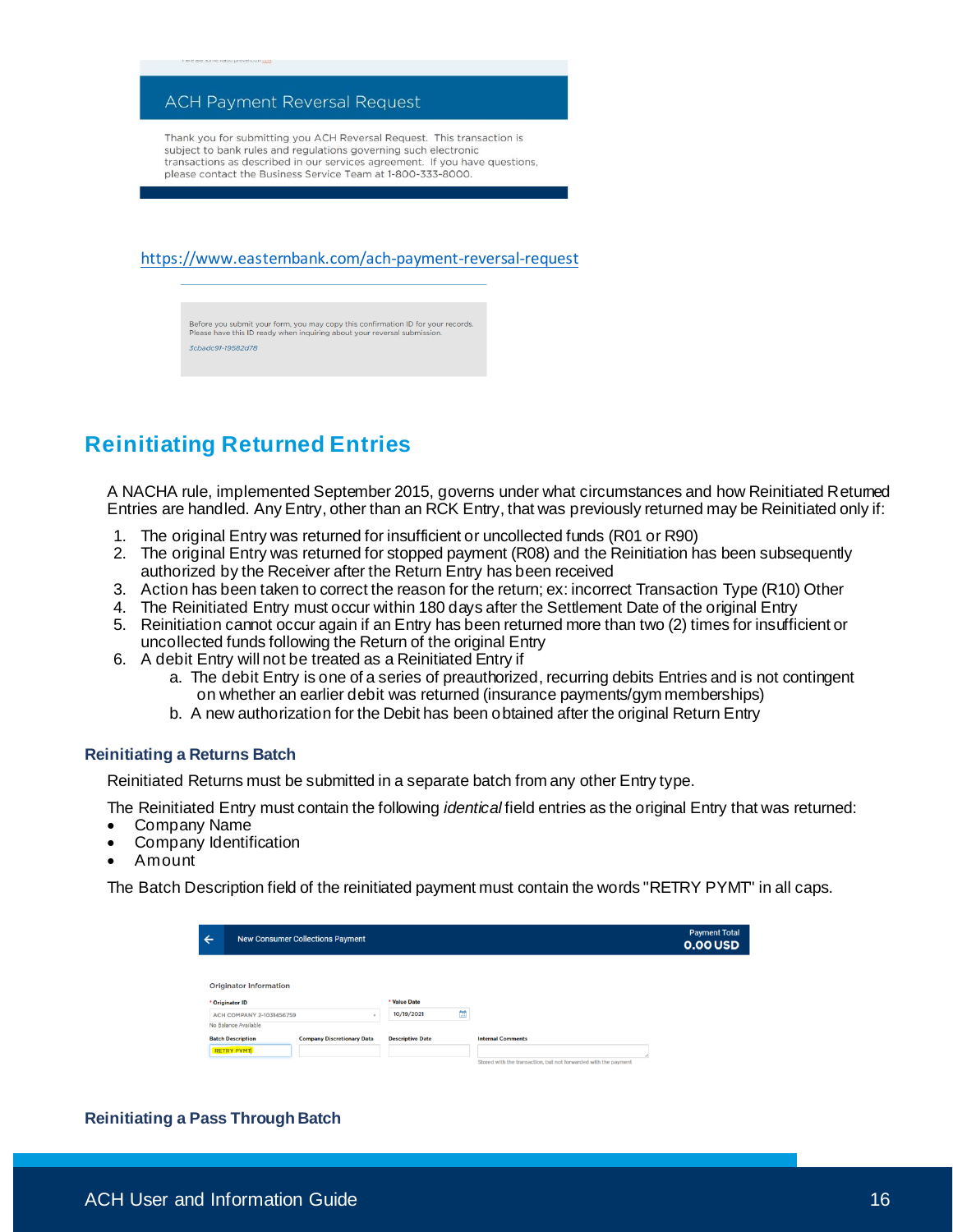The preferred method of reinitiating transactions that were originated using a Pass Through file is to create a PT file of Reinitiated Returns.

The Reinitiated Entry must contain the following *identical* field entries as the original Entry that was returned:

- Company Name
- Company Identification
- Amount

Your internal system will need to create a Reinitiated Returns Batch by using "RETRY PYMT" in Record 5 - Batch Header - Company Entry Description.

#### **Sample of NACHA formatted Reinitiated file**

| 101 011000015 0113017982110181011B094101FRB             |            |                        | <b>EASTERN BANK</b> | 00007424                  |
|---------------------------------------------------------|------------|------------------------|---------------------|---------------------------|
| 5225ACH COMPANY 2                                       |            | 1031456759PPDRETRY PMT |                     | 2110192921011301790000001 |
| 627011301798555665                                      | 0000025000 | PAYFF1                 |                     | 0011301790000001          |
| 8225000001000113017900000002500000000000000001031456759 |            |                        |                     | 011301790000001           |
| 90000010000100000010001130179000000025000000000000000   |            |                        |                     |                           |
|                                                         |            |                        |                     |                           |
|                                                         |            |                        |                     |                           |
|                                                         |            |                        |                     |                           |
|                                                         |            |                        |                     |                           |
|                                                         |            |                        |                     |                           |

## <span id="page-16-0"></span>**International ACH Transaction (IAT) - Canada**

Eastern Bank supports the Federal Reserve's mission to ensure an efficient, effective and accessible retail payments system and offers a single processing stream for our customers sending and receiving domestic and international ACH credit items using domestic FedACH deadlines.

International ACH payments are formatted using the NACHA Standard Entry Class (SEC) code IAT (international ACH transaction) and require expanded information to be included with the payment, such as originator and ODFI address, currency type and recipient and RDFI address.

#### <span id="page-16-1"></span>IAT Batch Payments

Eastern Bank currently supports the origination of Canadian credits to either USD or CAD denominated Canadian bank accounts. Batch payments can be originated to a single payee or multiple payees. File upload or Pass Through is not supported for Canadian IAT credits.

**Sample batch input screen, all required fields are indicated by a red \***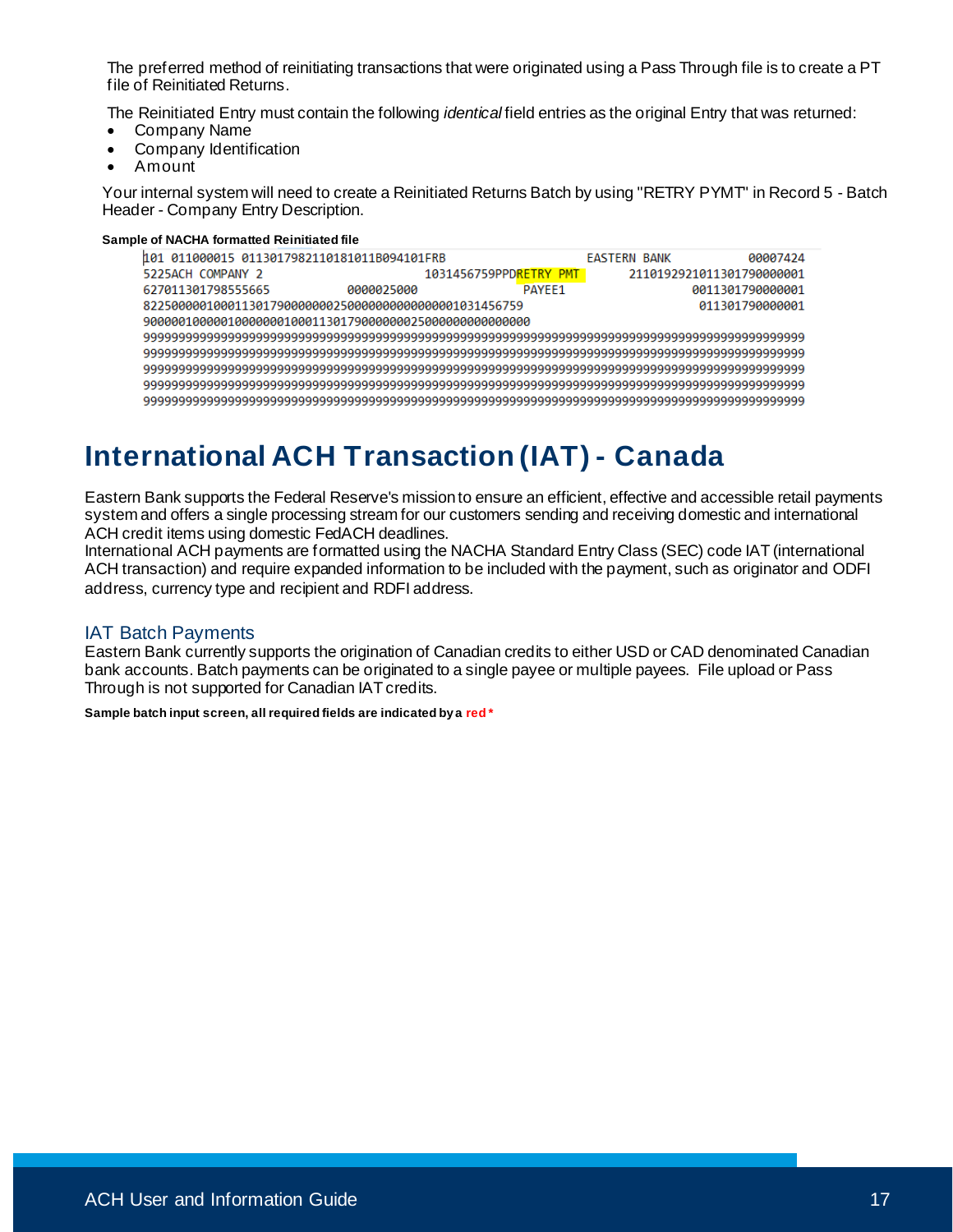| $\leftarrow$                                                                                         | <b>New International ACH Transaction</b>                                             |                                                                                        |                                                                                           |                               | <b>Payment Total</b><br><b>225.00 USD</b> |
|------------------------------------------------------------------------------------------------------|--------------------------------------------------------------------------------------|----------------------------------------------------------------------------------------|-------------------------------------------------------------------------------------------|-------------------------------|-------------------------------------------|
| <b>Originator Information</b><br>* Originator ID<br>ACH COMPANY 2-1031456759<br>No Balance Available | $\mathbf v$                                                                          | * Value Date<br>曲<br>10/19/2021<br>Payment must be approved by<br>10/19/2021 18:00 EDT |                                                                                           |                               |                                           |
| * Originator Full Name                                                                               |                                                                                      |                                                                                        |                                                                                           |                               |                                           |
| <b>ACH COMPANY 2</b>                                                                                 |                                                                                      |                                                                                        |                                                                                           |                               |                                           |
| * Address                                                                                            |                                                                                      |                                                                                        |                                                                                           |                               |                                           |
| <b>EB Street</b>                                                                                     |                                                                                      |                                                                                        |                                                                                           |                               |                                           |
|                                                                                                      |                                                                                      | * State                                                                                | * Postal code                                                                             |                               |                                           |
| <b>Country</b><br><b>UNITED STATES</b><br>$\times$ $^{-}$                                            | * City<br>Lynn                                                                       | <b>MASSACHUSETTS</b><br>$\times$ $ \tau$                                               | 01901                                                                                     |                               |                                           |
|                                                                                                      |                                                                                      |                                                                                        |                                                                                           |                               |                                           |
| * DFI Bank Code Type<br><b>US-ACH</b><br>$\times$ $ \times$                                          | * DFI Bank Code<br>$\alpha$<br>011301798 - EASTER<br>$\mathbf{v}$                    |                                                                                        |                                                                                           |                               |                                           |
| <b>Batch Description</b>                                                                             | <b>EASTERN BANK</b><br><b>US</b><br>108 Main St<br>Kingston<br>MA<br><b>Comments</b> |                                                                                        |                                                                                           |                               |                                           |
| <b>INTACHTRN</b>                                                                                     | Stored with the transaction, but not forwarded with the payment                      |                                                                                        |                                                                                           |                               |                                           |
| <b>Destination Information</b>                                                                       |                                                                                      |                                                                                        |                                                                                           |                               |                                           |
| <b>* Destination Country</b>                                                                         | * Destination Currency                                                               |                                                                                        |                                                                                           |                               |                                           |
| CANADA<br>$\times$ $\hspace{0.1cm}$ $\hspace{0.1cm}$                                                 | <b>USD - US DOLLAR</b><br>$\times$ $\times$                                          |                                                                                        |                                                                                           |                               |                                           |
| <b>Payee Information</b>                                                                             |                                                                                      |                                                                                        |                                                                                           |                               |                                           |
|                                                                                                      |                                                                                      |                                                                                        |                                                                                           |                               |                                           |
| * Name<br>Q                                                                                          | ID                                                                                   |                                                                                        |                                                                                           |                               |                                           |
| Canadian Payee1                                                                                      |                                                                                      |                                                                                        |                                                                                           |                               |                                           |
| * Address                                                                                            |                                                                                      |                                                                                        |                                                                                           |                               |                                           |
| 33 Main St                                                                                           |                                                                                      |                                                                                        |                                                                                           |                               |                                           |
| * Country                                                                                            | * City                                                                               | * Province                                                                             | * Postal Code                                                                             |                               |                                           |
| CANADA<br>$\times$ $^{-}$                                                                            | Montreal                                                                             | Quebec                                                                                 | 44m 09u                                                                                   |                               |                                           |
| * Bank + Account/IBAN                                                                                | * Account Number                                                                     | <b>Bank Code Type</b>                                                                  | * Bank Code<br>$\mathsf Q$                                                                | <b>Account Type</b>           | <b>* Transaction Type</b>                 |
| <b>Bank + Account</b><br>$\times$ $\times$                                                           | 555665                                                                               | CA<br>$\times$ $\times$                                                                | 000100075 - BANK<br>$\tau$<br><b>BANK OF MONTREAL</b><br>1181 Av. Turnbull<br>Quebec City | Checking<br>$\times$ $\times$ | <b>Deposit</b><br>$\times$ $\times$       |
| * Debit/Credit                                                                                       | * Amount                                                                             |                                                                                        |                                                                                           |                               |                                           |
| Credit<br>$\overline{\phantom{a}}$                                                                   | 225.00<br><b>USD</b>                                                                 |                                                                                        |                                                                                           |                               |                                           |

#### <span id="page-17-0"></span>Canadian Requirements and Service Description

For payments originated in the U.S. and sent through Eastern Bank, the Federal Reserve Bank of Atlanta serves as the U.S. Gateway Operator (GO) and works with the appropriate Foreign Gateway Operator (FGO). Eastern Bank has partnered with the *Federal Reserve Bank and Scotiabank*, which are acting as gateway operators and serve as conduits to their domestic payments systems to accomplish straight-through processing of payments.

It is important to remember that each country is governed by its own domestic clearing rules and practices. Some of the prominent differences between the U.S. and Canadian payments systems are highlighted to assist you in planning and implementing IAT transactions. The Canada Service supports both forward ACH 1-day and 2-day debits and credits originated in the U.S. and destined to any receiver's account in Canada. Please note that Eastern Bank only allows **2-day** credit transactions to Canada.

NACHA Operating Rules allow for transactions to be originated in three types of currency value exchange: fixedto-fixed (FF), fixed-to-variable (FV), or variable-to-fixed (VF). **Eastern Bank accommodates fixed-to-variable (FV) and fixed-to-fixed (FF) Credit transactions for outbound payments destined to Canada.**

As Canada is a dual-currency country, it is common practice for customers in Canada to have bank accounts denominated in either Canadian or U.S. dollars. Therefore, the Canada service allows for the flexibility in foreign exchange options, depending upon what the Canadian receiver's account is denominated in — fixed-to-fixed (FF) or fixed-to-variable (FV). The items can be paid in a variable amount of Canadian dollars (FV -USD to CAD) based upon a daily exchange rate applied by Scotiabank or in U.S. dollars (FF- USD to USD). All settlement with U.S. participants is in U.S. dollars.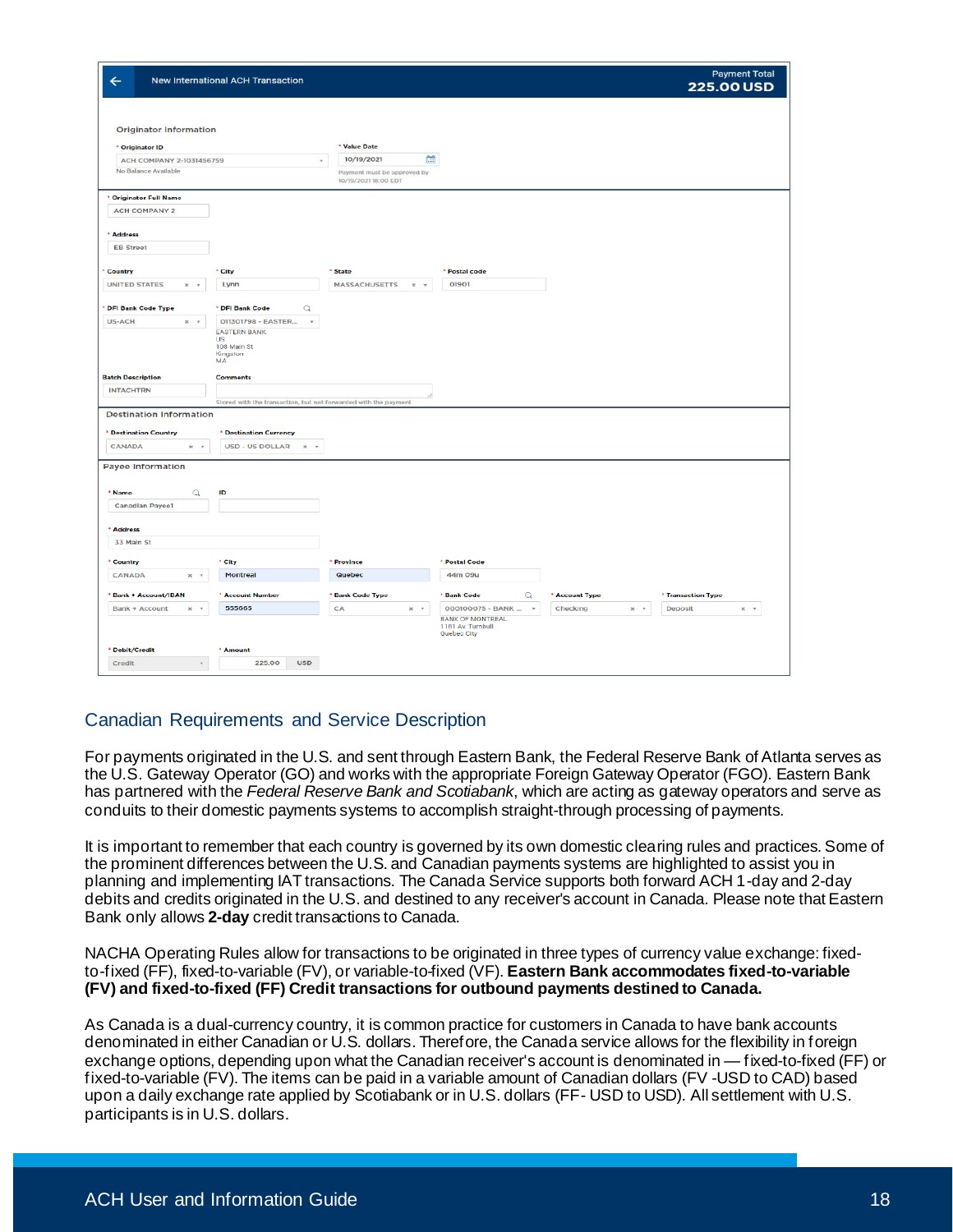#### **Canadian Banking Rules Differences**

The Federal Reserve Bank and Scotiabank serve as conduits to their domestic payment systems to process and deliver international ACH payments. ACH items originated in the United States are governed by U.S. laws and rules (including the NACHA Rules), until they cross the border into Canada. Once they arrive in Canada, Canadian laws and rules apply.

#### **Prenotification and Notifications of Change (NOC)**

Prenotes are not supported in Canada. Any prenotes sent to Canada will be rejected by FedACH. To verify account information for a new receiver, a forward IAT credit for \$2.00 may be sent. If the information for the receiver is incorrect, the receiving financial institution will return the item within the appropriate time frame for the receiving country.

NOC processing is supported in the Canada Service and NOCs may be initiated to notify ODFIs in the U.S. that previously valid information contained in a posted entry has become outdated and should be changed.

#### **ODFI Recalls and Reversals**

Reversals are not supported. If an error is detected after a file has been submitted, the U.S. ODFI should contact the originator, which in turn should work with the receiver to request a refund of the duplicated funds. In addition, the U.S. ODFI can contact FedACH, who can provide contact information for the foreign RDFI. The U.S. ODFI and/or originator are responsible for contacting the foreign RDFI or the beneficiary to request a refund of the item.

#### **Canadian Payments System Overview**

In Canada, the clearing and settlement of ACH payments is handled separately. There is no ACH Operator, and ACH payments are exchanged directly among banks that are known as direct clearers in the Automated Clearing Settlement System (ACSS). The Bank of Canada, which is the central bank, provides the settlement for payments processed. Canadian banks are classified as either a direct or indirect clearing bank. There are a small number of financial institutions that act as direct clearers; all other financial institutions are indirect clearers and must arrange for a direct clearer to act as an agent on their behalf within the clearing system.

As noted earlier, ACH items originated in the U.S. are governed by U.S. laws and rules (including UCC4 and the NACHA Rules) until they cross the border into Canada. Once they arrive in Canada, Canadian laws and the rules of the Canadian Payments Association (CPA) apply. The CPA, as the rulemaking authority in Canada, imposes significant financial penalties for rule violations. The Canadian payment rules can be obtained from the web site at [http://www.cdnpay.ca](http://www.cdnpay.ca/). In the case that Scotiabank is notified for a CPA Rules violation, it will inform the ODFI that a violation has occurred and on a best effort basis, will work with the ODFI to ensure that the ODFI's payments are compliant with the CPA rules.

Examples of rule differences include but may not be limited to the following:

- Return times are longer in Canada than in the U.S. In Canada, consumers can return debits up to 90 days after the debit date. Businesses can return debits up to 10 days. Although credits are seldom returned, the same return timeframes apply.
- While debits into Canada are supported, originating financial institutions must be aware of, and comply with, the substantive requirements of the Canadian payment system rule H-1 on pre-authorized debits ("PAD"). Please refer directly to the CPA Rules to review the requirements of Rule H-1 at: <http://www.cdnpay.ca/imis15/pdf/pdfs> rules/rule h1.pdf . Please note that Eastern Bank does not allow the processing of debits to Canada at this time.
- Bill C-25 was introduced in June 2009 to update existing procedures and laws of money laundering and terrorist financial reporting. Due to the nature of this bill, Scotiabank will be reviewing all payments for proper compliance, including the quality of the data that is being passed from the U.S. to Canada. If for some reason, there are pertinent fields such as the receiver information, that is not properly formatted according to the NACHA formats and/or the quality of the data within the fields is not reasonable, Scotiabank will return the item back to the originating depository financial institution. For more information on Bill C-25, please refer directly to[: http://www.fintrac.gc.ca/publications/nr/Bg2007-10-25-eng.asp](http://www.fintrac.gc.ca/publications/nr/Bg2007-10-25-eng.asp) .

#### <span id="page-18-0"></span>Canadian Payment and Settlement

This section describes both processing and settlement schedules for the Canada Service.

#### **Processing**

- 1. Originator submits IAT transactions to Eastern Bank by 4:00 PM
	- a. FF and FV credit payments cannot be combined in one batch therefore must be batched separately
	- b. Eastern Bank submits transactions to OFAC screening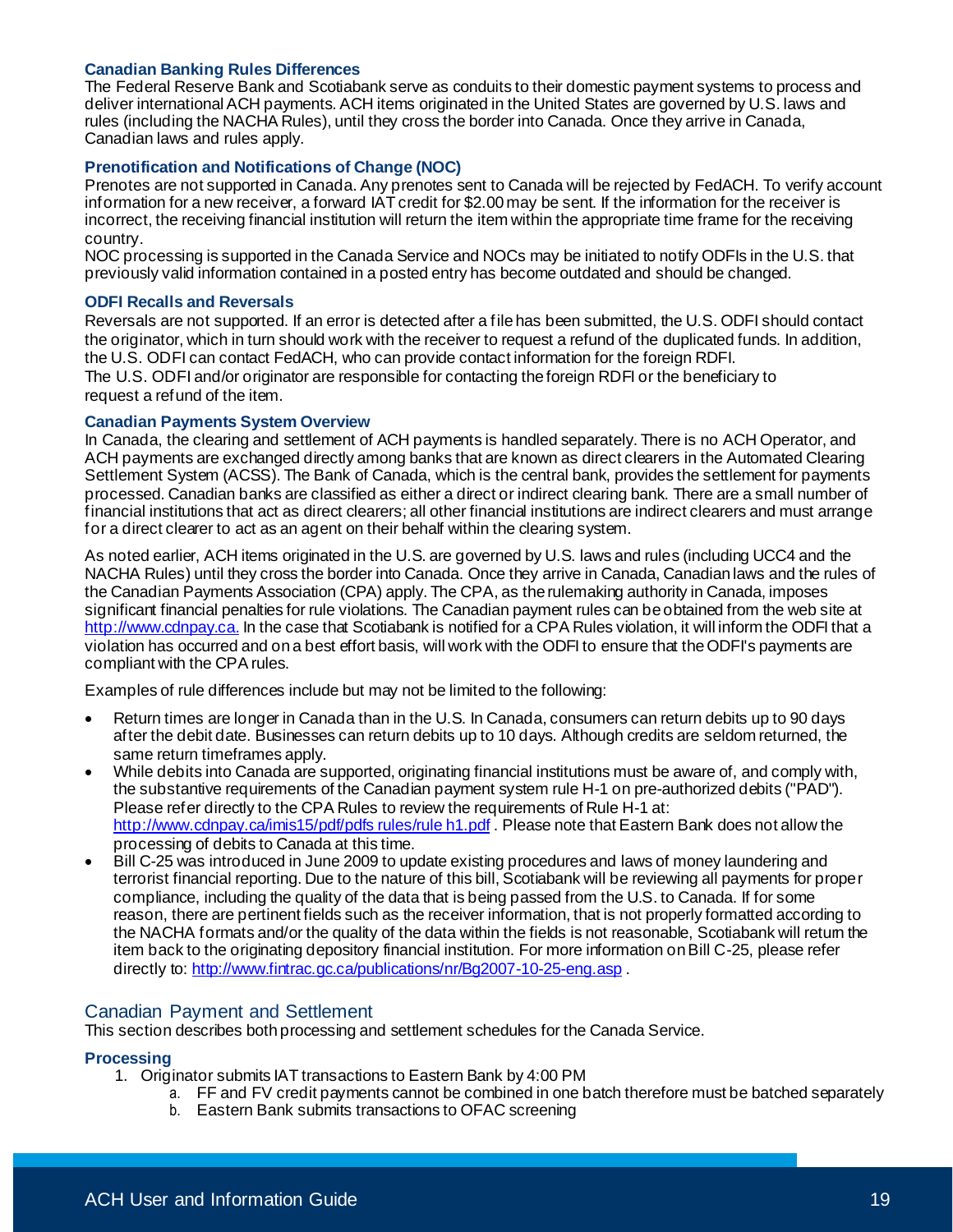- c. NACHA formatted file containing Canadian cross-border transactions is transmitted to FedACH
- 2. FedACH reviews the file and validates that receipt is from an eligible participant (ODFI)
	- a. The deposit deadline for cross-border items is 2:15 AM ET
	- b. Files are transmitted to Scotiabank by 6:00 AM ET for further processing

3. Scotiabank translates the NACHA formatted items into the Canadian format and converts the U.S. dollar amounts into Canadian dollars. If the items are FV

a. Subsequently, Scotiabank posts the transactions to receiving accounts held at Scotiabank or distributes the transaction to RDFIs in Canada.

#### **Settlement**

- 1. Transactions are delivered to Canadian RDFIs according to standard Canadian electronic funds transfer (EFT) delivery schedules and exchanges between direct clearers
	- a. Canadian EFT payments are exchanged at 10:00 ET and 2:30 PM ET
		- i. All U.S. dollar items (FF) are delivered in the 10:00 AM ET exchange
		- ii. All FV items are delivered to Canadian RDFIs in the 2:30 PM ET exchange 1. Scotiabank sets the foreign exchange rate at 10:00 AM ET
	- b. Each Canadian RDFI can post items to receiver accounts according to its own internal timetable
	- c. A survey of Canadian banks shows that the posting times vary from 5:30 PM ET on Day 1 to 8:00 AM ET on Day 2 for FV items and 11:00 AM ET on Day 1 to 8:00 AM ET on Day 2 for FF items.

The convention of "Day 0" and "Day 1" is used to distinguish the "day" in which processing occurs versus the "day" in which settlement takes place and reflects the FedACH processing day cycle (e.g. start of Day "0" at 3:00 AM ET Monday through close of Day "0" at 2:15 AM ET on Tuesday).

#### **Fixed-to-Fixed (FF— USD to USD)**

If sending payments to Canadian receivers using the FF payment option: The items are deposited by the ODFI/SP (Sending Point), received and processed by FedACH and forwarded to Scotiabank where the items are converted into the Canadian format. In this case, there is no foreign exchange, and the items are delivered to the Canadian banks in U.S. dollars. Due to the time frames for exchanging U.S. dollars in Canada, 1-day FF payments received by FedACH after 2:00 PM ET will be processed as 2-day payments.

#### **Fixed-to-Variable (FV— USD to CAD)**

If sending payments to Canadian receivers using the FV payment option: The ODFI/SP deposits an ACH input file with FedACH, which receives and processes the file. The deposit deadline is 02:15 ET on FedACH processing Day 0<sup>4</sup>. FedACH acknowledges receipt of the file for the ODFI/SP, creates the accounting entries, and makes available settlement information to the ODFI and Scotiabank. Scotiabank receives the Canadian items in the file from FedACH on Day 1. Scotiabank reformats the items, converts the U.S. dollar amounts into Canadian dollars at 10:00 ET and exchanges the payments with the Canadian banks. All settlement with U.S. participants is in U.S. dollars.

#### **Canadian Holiday Schedule**

Canadian banking holidays are not all identical to U.S. banking holidays, and ODFIs occasionally transmit items through FedACH for settlement on a Canadian holiday. When an ODFI submits items for settlement on a national Canadian holiday that is not a U.S. holiday, FedACH will process the items and settle against the ODFI's settlement account on the specified settlement date, and Scotiabank will process, deliver and settle the items to the receivers in Canada on the next Canadian banking day after the holiday. The FX Rate will then be set according to the rate posted on the business day following the holiday and funds availability will be at the opening of business on the following day.

#### **Canadian Banking Holidays**

New Year's Day (observed) Family Day \* Good Friday \* Victoria Day \* Canada Day \* Civic Holiday \* Labor Day Thanksgiving Day \* Remembrance Day \* Christmas Day (observed) Boxing Day \*

\* Indicates holidays that differ from US Banking holidays